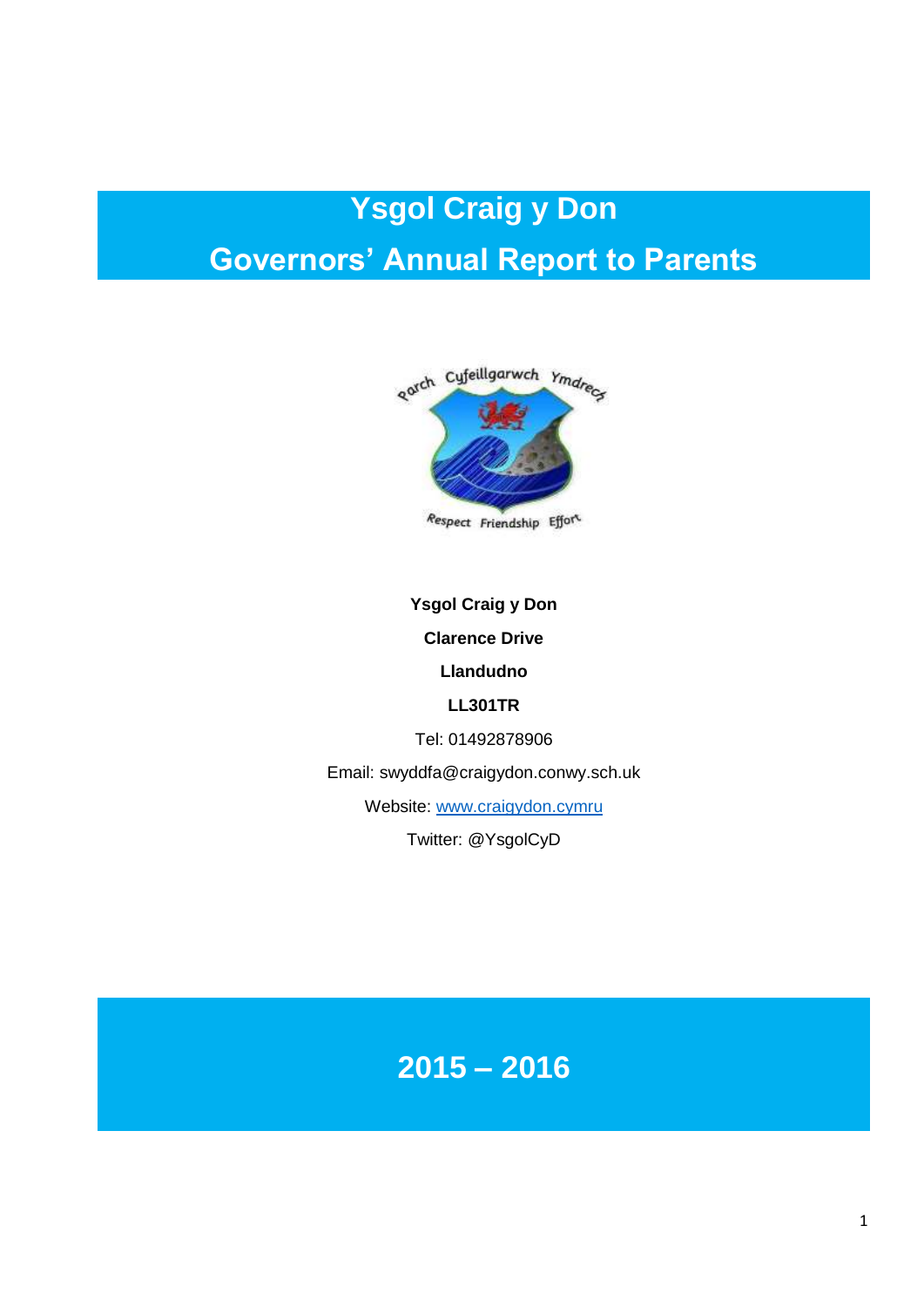# **A MESSAGE FROM THE CHAIR**

I am proud to be the Chair of Governors for Ysgol Craig y Don and I am delighted to present the Annual Governors' report to parents. The report describes the work, activities and achievements of the school for the academic year 2015 to 2016.

We aim to provide vibrant and relevant learning experiences which will equip each of our pupils for any challenge that the future brings.

Our mission statement is "**Enabling all to thrive and blossom as successful and complete individuals."** We aim to deliver this within a happy, secure and stimulating learning environment, where the contributions and energy of all members of our school community are welcomed and appreciated.

The whole staff team and the Board of Governors value each and every child that attends our school We are committed to improving the school from the playground to the classrooms to ensure that all pupils are challenged and encouraged to achieve their full potential.

Diolch yn fawr

Mrs Louise Martin-Young, Chair of Governors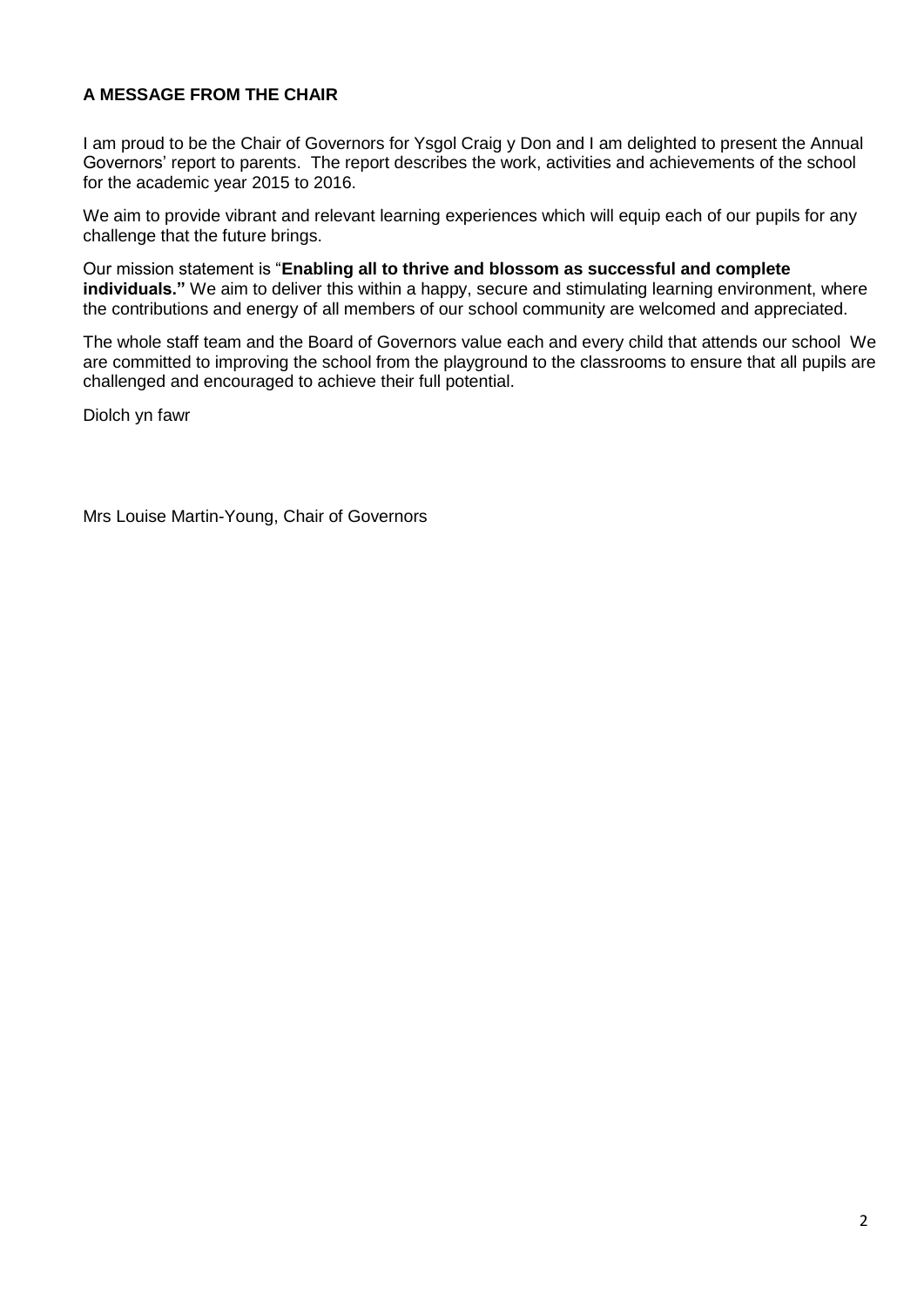### **Ysgol Craig y Don Governors' Annual Report to Parents 2015-2016**

This report covers the 2015/2016 academic year and has been completed in accordance with the Welsh Office Circular 15/01, the School Governors' Annual Report Regulations 2011 and Concise Guidance- Regulations about reporting school and pupil information 2011.

The Governing Body is committed to supporting the school in continuing to provide the best possible education for all its pupils. This is encapsulated in the School's Vision:

**Llwyddo gyda'n gilydd – oll yn un**

**Succeeding together – as one**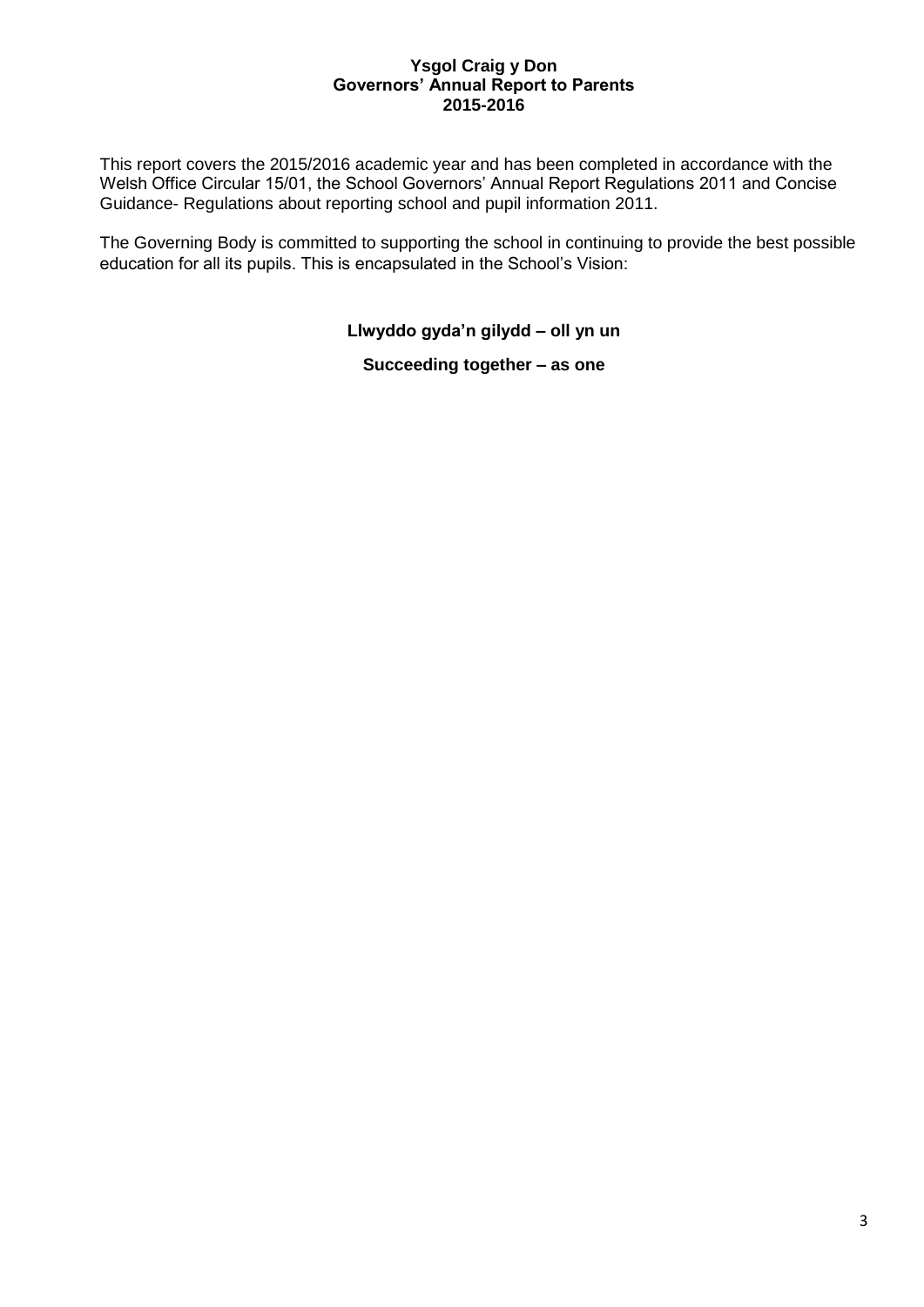### **GOVERNING BODY**

- The Governing Body and the Headteacher share responsibility for the strategic management of the school, acting within the framework set by national legislation and by policies of the Local Authority.
- While the Local Authority is the employer of staff, the Governing Body and Headteacher have separate and particular responsibilities for the selection and management of staff.
- The internal management of the school is the responsibility of the Headteacher.
- The full Governing Body meets at least once a term, usually more frequently. In addition, subcommittees meet regularly to discuss specific issues. They report to the full Governing Body for formal ratification of proposals.
- Copies of agendas and minutes of meetings are available for inspection at the school.

### **Details of the Governing Body of our school:**

| Mr Iwan Lloyd Jones     | Headteacher                    |
|-------------------------|--------------------------------|
| Mrs Louise Martin-Young | <b>Chair of Governors</b>      |
| Mrs Sandra Helme        | <b>Vice Chair of Governors</b> |
| Mrs Carol Walsh         | <b>Clerk to the Governors</b>  |

The above can be contacted via the school. Contact details can be found on the first page.

### **The Members of the Governing Body are as follows –**

Mrs Louise Martin-Young, Chair of Governors, designated Child Protection Governor and Young Carer Governor

Mrs Sandra Helme, Vice Chair, designated Governor for Looked After Children

Mr Iwan Jones, Headteacher, Child Protection Co-ordinator, Anti-bullying Co-ordinator, Health & Safety, designated person for Looked After Children, Educational Visits Co-ordinator, Young Carer Co-ordinator.

Ms Elaine Gelling, Deputy Headteacher, ALN Co-ordinator

Mrs Gwenda dos Santos, Staff Representative

Mrs Bethan Roberts, Staff Representative

Mr Andy Brazier

Dr Caroline Hinds

Mr Daniel Wilde

Mr Frank Bradfield

Mr Gareth Jones

Ms Miriam Lindsay Pearce – Designated ALN Governor

Mr Richard Wigzell

Councillor Gerry Davies

The Governing Body has a number of sub-committees, both statutory and non-statutory: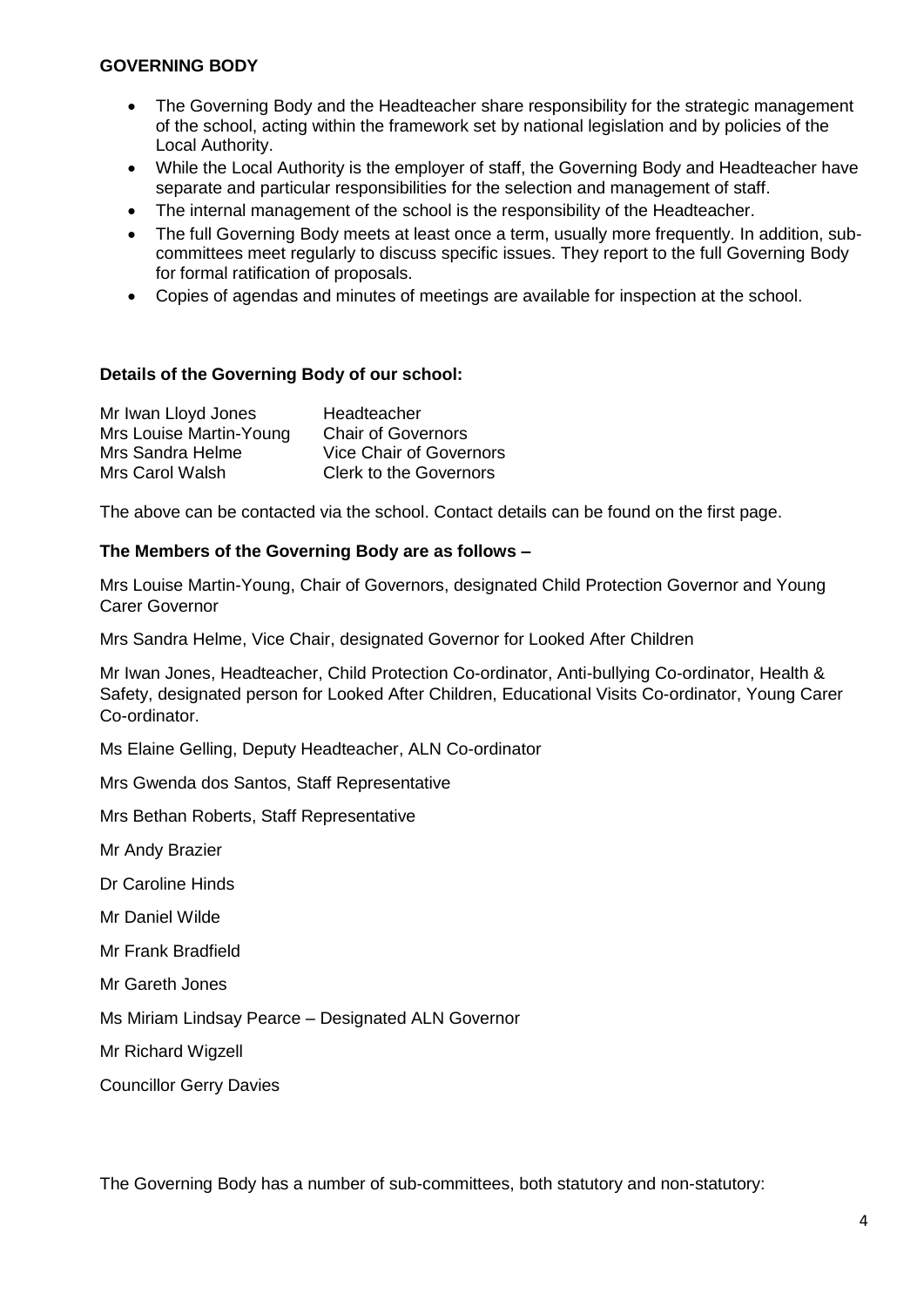### **Statutory**

- Staff Disciplinary, Dismissal, Redundancy, Grievance and Complaints sub-committees
- Appeals sub-committees
- Pupil Discipline and Exclusions

### **Non Statutory**

• Standards

To consider all curriculum matters, including policy documents and all matters concerned with the children whilst at school.

• Finance

To consider all financial matters including budget setting and monitoring of all expenditure.

• Health and Safety

To consider all building matters including approval of budgeted works, inspection of buildings and grounds on an annual basis and compliance with the Environmental Protection Act 1990.

Personnel

To consider all senior personnel matters including pay and conditions, appointment of staff, criteria for redundancy, retirement and redeployment These groups meet when appropriate and all recommendations are reported to the full Governing Body for ratification.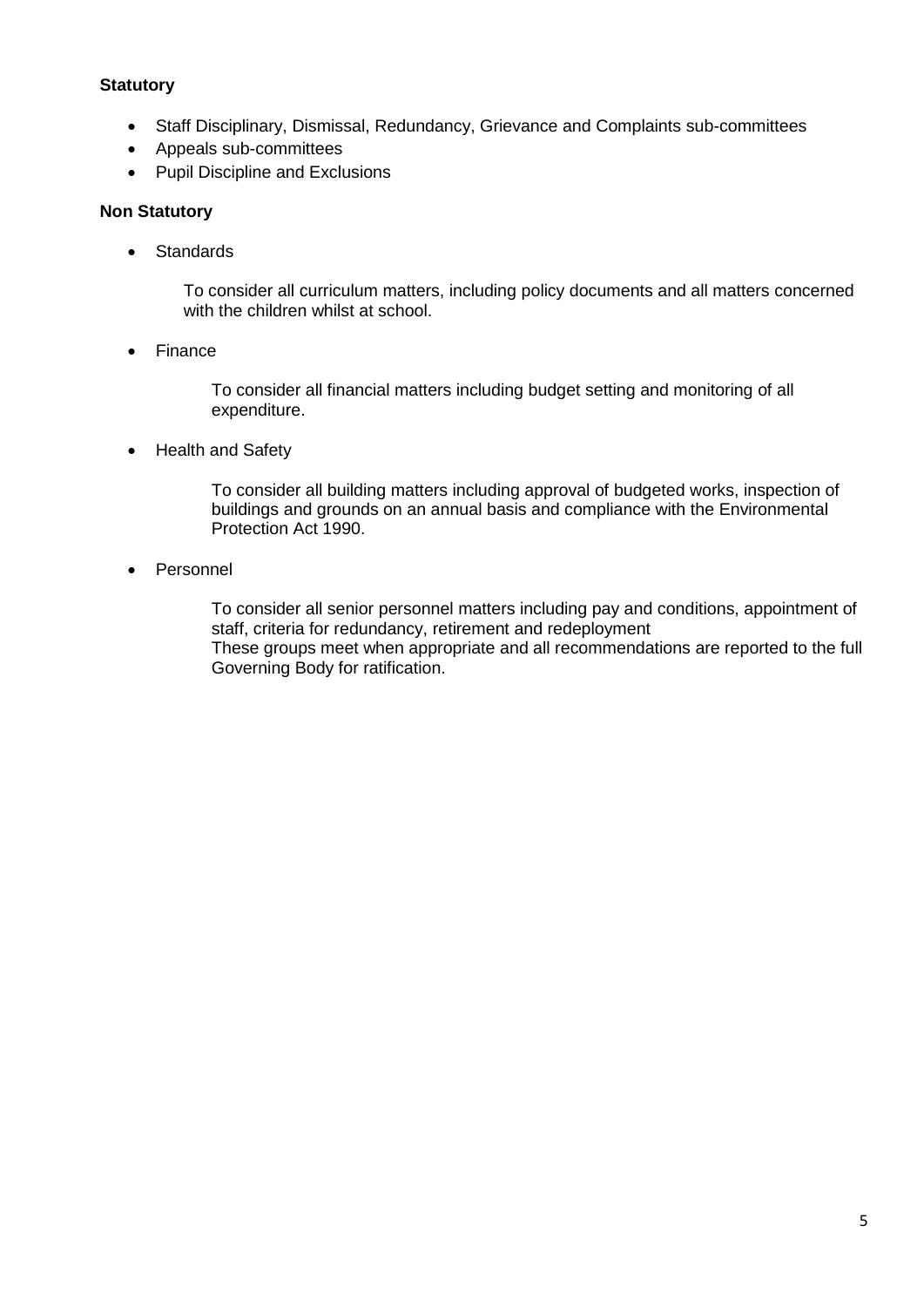|                                                                                                 | 2015-2016<br><b>CYFRIFON TERFYNOL</b><br><b>FINAL ACCOUNTS</b>                           |                             |                                                        |                                                |                                      |                                                                      |                                                         |                             |
|-------------------------------------------------------------------------------------------------|------------------------------------------------------------------------------------------|-----------------------------|--------------------------------------------------------|------------------------------------------------|--------------------------------------|----------------------------------------------------------------------|---------------------------------------------------------|-----------------------------|
|                                                                                                 | <b>Ysgol Craig y Don</b>                                                                 | <b>CYLLIDEB TERFYNOL</b>    | <b>NEWIDIADAU</b><br><b>CYLLIDOL/</b><br><b>BUDGET</b> | <b>CYLLIDEB</b><br>PRESENNOL<br><b>CURRENT</b> | <b>GWIR-WARIANT</b><br><b>ACTUAL</b> | AMCANGYFRIF<br>VARIANT PELLACH<br><b>ESTIMATED</b><br><b>FURTHER</b> | <b>ALLDRO A</b><br><b>RHAGWELIR</b><br><b>PROJECTED</b> | <b>GWAHANIAETH</b>          |
| <b>GWEITHWYR</b>                                                                                | 121<br><b>EMPLOYEES</b>                                                                  | <b>FINAL BUDGET</b><br>ç    | <b>VIREMENT</b>                                        | <b>BUDGET</b><br>£                             | <b>EXPENDITURE</b><br>£              | <b>EXPENDITURE</b><br>ç                                              | <b>OUTTURN</b><br>ç                                     | VARIANCE<br>£               |
| <b>STAFF DYSGU</b><br>Athrawon                                                                  | <b>TEACHING STAFF</b><br><b>Teachers</b>                                                 | 733,761                     |                                                        | 733,761                                        | 733,906                              | $^{\circ}$                                                           | 733,906                                                 | $-140$                      |
| <b>Codiadau Cyflog</b><br>ATHRAWON LLANW                                                        | <b>Increments</b><br><b>SUPPLY TEACHERS</b>                                              | 3,884                       |                                                        | 3,884                                          |                                      | $\mathbf 0$                                                          |                                                         | 3,884                       |
| Llanw-Salwch/Premiwm<br>Llanw-Mamolaeth                                                         | Supply-sickness/premium<br><b>Supply-Maternity</b>                                       | 29,551<br>$\mathbf 0$       | $\Omega$<br>$\mathbf 0$                                | 29,551<br>$\mathbf 0$                          | 29,551                               | $\Omega$<br>$\mathbf 0$                                              | 29,551                                                  |                             |
| <b>Llanw-Anghenion Arbennig</b><br>Llanw-Swydd Wag                                              | <b>Supply-Special Needs</b><br><b>Supply-Vacant Post</b>                                 | 3,070<br>$\mathbf 0$        | O<br>$\Omega$                                          | 3,070<br>$\mathbf 0$                           | 1,698                                | $\mathbf 0$<br>$\overline{0}$                                        | 1,698                                                   | 1,372                       |
| Llanw- Cytundeb Gweithlu<br><b>Llanw-Arall</b>                                                  | <b>Supply-Workforce Agreement</b><br><b>Supply-Other</b>                                 | 6,000<br>24,000             | $\mathbf 0$<br>326                                     | 6,000<br>24,326                                | 8,215<br>26,827                      | $\bf{0}$<br>$\overline{0}$                                           | 8,215<br>26,827                                         | $-2.21$<br>$-2.50$          |
| <b>STAFF ATEGOL</b><br><b>Cymhorthyddion Addysgu</b>                                            | <b>SUPPORT STAFF</b><br><b>Teaching Assistants</b>                                       | 51,551                      |                                                        | 51,551                                         | 53,137                               | $^{\circ}$                                                           | 53,137                                                  | $-1,58$                     |
| <b>Cymhorthyddion Addysgu-CS</b><br><b>Cymorthydd Gweinyddol</b><br>Goruchwylio Canol Dydd      | <b>Teaching Assistants-FPh</b><br><b>Administrative Assistant</b>                        | 13,530<br>20,681<br>19,191  | 88,392<br>$\Omega$                                     | 101,922<br>20,681                              | 101,980<br>21,625<br>17,876          | $\overline{0}$<br>$\bf{0}$<br>$\overline{0}$                         | 101,980<br>21,625<br>17,876                             | -51<br>-94<br>1,314         |
| <b>Clerigol Amser Cinio</b><br>Gofalwr                                                          | <b>Mid-Day Supervision</b><br><b>Lunchtime Clericals</b><br>Caretaker                    | 3,218<br>8,584              | $\Omega$                                               | 19,191<br>3,218<br>8,584                       | 2,826<br>9,482                       | $\Omega$<br>$^{\circ}$                                               | 2,826<br>9,482                                          | 392<br>-891                 |
| Glanhawyr/Glanhawr mewn gofal<br><b>Staff Brecwast</b>                                          | <b>Cleaners/Cleaners in Charge</b><br><b>Breakfast staff</b>                             | 32,610<br>12,043            | $\Omega$                                               | 32,610<br>12,043                               | 32,754<br>12,616                     | $\bf{0}$<br>0                                                        | 32,754<br>12,616                                        | $-144$<br>57                |
| <b>Warden Cymunedol</b>                                                                         | <b>Community Warden</b>                                                                  | $\mathbf 0$                 | $\Omega$                                               | $\mathbf 0$                                    | $\Omega$                             | $\mathbf 0$                                                          | $\Omega$                                                |                             |
| <b>Llanw-Staff Ategol</b><br><b>COSTAU ERAILL</b>                                               | Supply-non teaching<br>OTHER COSTS                                                       | 9,800                       | $\overline{0}$                                         | 9,800                                          | 9,412                                | $\overline{0}$                                                       | 9,412                                                   | 388                         |
| <b>Hysbysebu</b><br><b>Prydau Oedolion</b>                                                      | <b>Advertising</b><br><b>Adult Meals</b>                                                 | 589<br>490                  | $\Omega$<br>$\mathbf 0$                                | 589<br>490                                     | $\Omega$<br>1,122                    | $\overline{0}$<br>$\overline{0}$                                     | $\Omega$<br>1,122                                       | 589<br>$-63$                |
| <b>Costau Eraill staff</b><br>Hyfforddi A Datblygu Staff                                        | <b>Other Staff Costs</b><br><b>Staff Training and Development</b>                        | 150<br>$\Omega$             |                                                        | 150<br>$\mathbf 0$                             | 137<br>1,723                         | $\mathbf 0$<br>$\Omega$                                              | 137<br>1,723                                            | 13<br>$-1,72$               |
| ADEILADAU<br>Atgyweirio a Chynnal adeiladau (Cyffredinol)<br>Adeiladau-CaCh (Datganoli Pellach) | <b>PREMISES</b><br>Repair and Maintenance of Buildings (General)                         | 9,135<br>9,115              | $\Omega$                                               | 9,135<br>9,115                                 | 4,224<br>9,115                       | $\Omega$<br>$\Omega$                                                 | 4,224<br>9,115                                          | 4,911                       |
| Fandaliaeth                                                                                     | Buildings R&M-Addtl. delegation)<br>Vandalism                                            | $\mathbf 0$                 | $\Omega$<br>$\Omega$                                   | $\mathbf 0$<br>7,200                           | $\Omega$<br>7,860                    | $\mathbf 0$<br>$\mathbf 0$                                           | $\Omega$<br>7,860                                       | $\Omega$                    |
| Trydan<br><b>Nwy</b><br>Dwr                                                                     | Electricity<br>Gas<br>Water                                                              | 7,200<br>4,700<br>4,600     | O                                                      | 4,700<br>4,600                                 | 3,783<br>4,487                       | 0<br>$\mathbf 0$                                                     | 3,783<br>4,487                                          | -660<br>917<br>113          |
| Olew                                                                                            | Oil<br><b>Grounds Maintenance</b>                                                        | $\mathbf 0$<br>1,600        | $\Omega$<br>$^{\circ}$                                 | $\overline{\mathbf{0}}$<br>1,600               | $\Omega$                             | $\overline{0}$<br>$\bf{0}$                                           | $\Omega$                                                | 1,600                       |
| Cynnal Tir<br>Defnyddiau Glanhau<br>Offer Ymladd Tan                                            | <b>Cleaning Materials</b><br><b>Fire Fighting Equipment</b>                              | 1,523<br>508                | $\Omega$<br>$\Omega$                                   | 1,523<br>508                                   | 2,301<br>46                          | $^{\circ}$<br>$\mathbf 0$                                            | 2,301<br>46                                             | -771<br>462                 |
| Trethi<br><b>Casglu Ysbwriel</b>                                                                | Rates<br><b>Refuse Collection</b>                                                        | 13,858<br>2,809             | $\Omega$<br>O                                          | 13,858<br>2,809                                | 13,858<br>2,875                      | $\mathbf 0$<br>$\Omega$                                              | 13,858<br>2,875                                         | $\mathbf 0$<br>-67          |
| Costau Eraill Adeiladau                                                                         | <b>Other Premises Costs</b>                                                              |                             |                                                        | $\mathbf 0$                                    | 1,807                                |                                                                      | 1,807                                                   | $-1,80$                     |
| <b>CLUDIANT</b><br><b>Costau Teithio</b>                                                        | <b>TRANSPORT</b><br><b>Travelling Expenses</b>                                           | 508                         | $\Omega$                                               | 508                                            | $^{\circ}$                           | $^{\circ}$                                                           | $\mathbf 0$                                             | 508                         |
| <b>Cost Rhedeg Cerbyd</b>                                                                       | <b>Vehicle Running Cost</b>                                                              |                             |                                                        | $\mathbf{0}$                                   | 340                                  |                                                                      | 340                                                     | -34                         |
| CYFLENWADAU A GWASANAETHAU<br><b>Lwfans Y Pen</b>                                               | SUPPLIES AND SERVICES<br>Capitation                                                      | 38,714                      | 3,752                                                  | 42,466                                         | 23,148                               | $^{\circ}$                                                           | 23,148                                                  | 19,318                      |
| <b>Costau Llungopiwr</b><br>Offer Technoleg Gwybodaeth                                          | <b>Photocopier Costs</b><br><b>Information technology Equipment</b>                      | 4,670<br>8,120              |                                                        | 4,670<br>8,120                                 | 15,471<br>6,337                      | $\mathbf 0$<br>$^{\circ}$                                            | 15,471<br>6,337                                         | 10,80<br>1,783              |
| Dodrefn<br><b>Cynllun Benthyca</b>                                                              | <b>Furniture</b><br>Loan Scheme                                                          | 508<br>10,478               | $\Omega$                                               | 508<br>10,478                                  | 959<br>10,587                        | $\mathbf 0$<br>0                                                     | 959<br>10,587                                           | -45<br>-10                  |
| Post<br>Ffôn                                                                                    | Postage<br><b>Telephones</b>                                                             | 152<br>609                  |                                                        | 152<br>609                                     | 150<br>1,208                         | $\mathbf 0$<br>$\Omega$                                              | 150<br>1,208                                            | $-599$                      |
| <b>Gwersi Nofio</b><br>Darpariaeth Awyr Agored                                                  | <b>Swimming Tuition</b><br><b>Outdoor Education Provision</b>                            | 2,639<br>2,376              | $^{\circ}$<br>$\Omega$                                 | 2,639<br>2,376                                 | 3,601<br>-0                          | $\mathbf 0$<br>$^{\circ}$                                            | 3,601<br>$^{\circ}$                                     | -96<br>2,376                |
| <b>Cefnogaeth Cwriciwlwm TGC</b><br>Asiantaeth - Staff                                          | <b>ICT Curriculum Support</b><br>Agency - Staff                                          | 5,642<br>$^{\circ}$         | $\Omega$                                               | 5,642<br>$\mathbf 0$                           | 5,708<br>3,849                       | $\mathbf 0$<br>$\bf{0}$                                              | 5,708<br>3,849                                          | -6<br>$-3,849$              |
| Cerdd<br>TALIADAU TRYDYDD PARTI                                                                 | <b>Music</b><br>THIRD PARTY PAYMENTS                                                     | 12,957                      | $\mathbf 0$                                            | 12,957                                         | 13,931                               | $\overline{0}$                                                       | 13,931                                                  | $-97$                       |
| <b>Gwasanaethau Eraill</b><br><b>Gwasanaeth Cyllid</b>                                          | <b>Other Services</b><br><b>Finance Service</b>                                          | $\mathbf 0$<br>8,873        |                                                        | $\mathbf 0$<br>8,873                           | 3,889<br>8,873                       | $^{\circ}$<br>$\mathbf 0$                                            | 3,889<br>8,873                                          | $-3,88$                     |
| <b>Gwasanaeth Cyflogau</b><br><b>Gwasanaeth Personel a Chyfreithiol</b>                         | <b>Payroll Service</b><br><b>Personnel and Legal Service</b>                             | 3,508<br>5,455              | $\Omega$                                               | 3,508<br>5,455                                 | 3,508<br>5,455                       | $\mathbf 0$<br>$\mathbf 0$                                           | 3,508<br>5,455                                          |                             |
| <b>Gwasanaeth Cefnogaeth Gweinyddol</b><br>Eiddo - Gwasanaeth Rheolaeth ac Arolygu              | <b>Administrative Support Service</b><br><b>Property-Management and Inspection</b>       | 5,021                       | $\Omega$                                               | 5,021<br>2,982                                 | 5,021                                | $\mathbf 0$                                                          | 5,021                                                   |                             |
| Rheolaeth Safle/Gwasanaeth lechyd a Diogelwch<br>Cefnogaeth Systemau TGC                        | Site Management/Health & Safety Service<br><b>ICT Systems Support</b>                    | 2,429<br>18,820             |                                                        | 2,429<br>18,820                                | 2,429<br>18,820                      | 0<br>$\mathbf 0$                                                     | 2,429<br>18,820                                         | $\mathbf{0}$<br>$\mathbf 0$ |
| <b>Gwasanaeth Cefnogaeth SGR</b><br><b>Gwasanaeth ADY</b>                                       | <b>MIS support Service</b><br><b>ALN Services</b>                                        | 1,382<br>66,783             |                                                        | 1,382<br>66,783                                | 1,382<br>66,783                      | $\overline{0}$<br>$\mathbf 0$                                        | 1,382<br>66,783                                         | $\Omega$<br>$\mathbf{0}$    |
| Gwasanaeth Ymgynnwys Cymdeithasol<br>Gwasanaeth Cefnogi Dysgu (Dyslecsia)                       | <b>Social Inclusion Service</b><br><b>Learning Support Service (Dyslexia)</b>            | 5,251<br>11,905             | $\Omega$                                               | 5,251<br>11,905                                | 5,251<br>11,905                      | $^{\circ}$<br>0                                                      | 5,251<br>11,905                                         | $\mathbf 0$<br>$\Omega$     |
| Gwasanaeth Arlwyo                                                                               | <b>Catering Service</b>                                                                  | 32,968                      |                                                        | 32,968                                         | 32,968                               | $^{\circ}$                                                           | 32,968                                                  |                             |
| <b>CYFANSWM GWARIANT</b>                                                                        | <b>TOTAL EXPENDITURE</b>                                                                 | 1,280,500                   |                                                        | 92,470 1,372,971                               | 1,369,800                            | 0                                                                    | 1,369,800                                               | .17                         |
| <b>INCWM</b><br>Gosodiadau                                                                      | <b>INCOME</b><br>Lettings                                                                | $\Omega$                    |                                                        | $\mathbf 0$                                    | $\Omega$                             | $\Omega$                                                             | $\Omega$                                                | $\Omega$                    |
| <b>Incwm Cerdd</b><br><b>Incwm Prydau Oedolion</b>                                              | <b>Music Income</b><br><b>Adult Meal Income</b>                                          | 4.221<br>$-490$             |                                                        | $-4,220$<br>$-490$                             | $-5.22$<br>$-1.11$                   | $\overline{0}$<br>$\mathbf 0$                                        | $-5.22$<br>$-1,11$                                      | 1,006<br>623                |
| <b>Incwm Arall</b><br>Incwm - ANG / DPC                                                         | Other Income<br>Income - NQT / EPD                                                       | 0<br>$\mathbf 0$            | $-3,75$                                                | -3,752<br>326                                  | $-25,66$                             | $\circ$<br>0<br>$\mathbf 0$                                          | $-25,66$                                                | 21,915<br>$\Omega$          |
| Llog ar falansau<br><b>CYLLID HEB EI DDYRANNU</b>                                               | <b>Interest on Balances</b><br><b>UNALLOCATED FUNDING</b>                                | $\pmb{0}$<br>$\overline{0}$ | 21,583<br>$\ddot{\phantom{1}}$                         | $\mathbf 0$<br>21,583                          |                                      |                                                                      |                                                         | 195<br>21,583               |
| <b>CYFANSWM</b>                                                                                 | <b>TOTAL</b>                                                                             | 1,275,790                   | 109,976                                                | 1,385,766                                      | 1,337,272                            | 0                                                                    | 1,337,272                                               | 48,49                       |
| DEFNYDDIO ARBEDION 2014/15<br>(I FALANSIO'R GYLLIDEB)                                           | USE OF 2014/15 CARRYOVERS<br>(TO BALANCE THE BUDGET)                                     | $-13,530$                   |                                                        |                                                |                                      |                                                                      |                                                         |                             |
| <b>CYFANSWM Y GYLLIDEB TERFYNOL</b>                                                             | <b>TOTAL FINAL BUDGET</b>                                                                | 1,262,260.11                |                                                        |                                                |                                      |                                                                      |                                                         |                             |
| ADNODDAU YCHWANEGOL                                                                             | <b>ADDITIONAL RESOURCES</b>                                                              |                             |                                                        |                                                |                                      |                                                                      |                                                         |                             |
| <b>Arbedion</b><br><b>Dyraniad Cronfa Wrth Gefn Ysgolion</b>                                    | <b>Reserves</b><br><b>Schools Contingency allocation</b>                                 | 31,746<br>2,850             |                                                        |                                                |                                      |                                                                      |                                                         |                             |
| <b>Assasiad Trethi</b><br>Disgyblion wedi eu gwahardd<br><b>Grant Darllen a Rhifedd</b>         | <b>Rates Adjustment</b><br><b>Expelled Pupils</b><br><b>Reading &amp; Numeracy Grant</b> | 517                         |                                                        |                                                |                                      |                                                                      |                                                         |                             |
| <b>Grant Cyfnod Sylfaen</b>                                                                     | <b>Foundation Phase Grant</b>                                                            | 88,392                      |                                                        |                                                |                                      |                                                                      |                                                         |                             |
|                                                                                                 |                                                                                          |                             |                                                        |                                                |                                      | AMCANGYFRIF ARBEDION 2015-16 ESTIMATED CARRYOVER                     |                                                         | 48,494<br>4%                |
| <b>CYFANSWM ADNODDAU AR GAEL</b>                                                                | TOTAL RESOURCES AVAILABLE                                                                | 1,385,765.86                |                                                        |                                                |                                      | Canran Arbedion / Percentage Carryove                                |                                                         |                             |
|                                                                                                 |                                                                                          |                             |                                                        | AS400<br>Gwahaniaeth/Variance                  | 1,337,272.34<br>0.00                 | Dyddiad/Date<br>05/05/16                                             |                                                         |                             |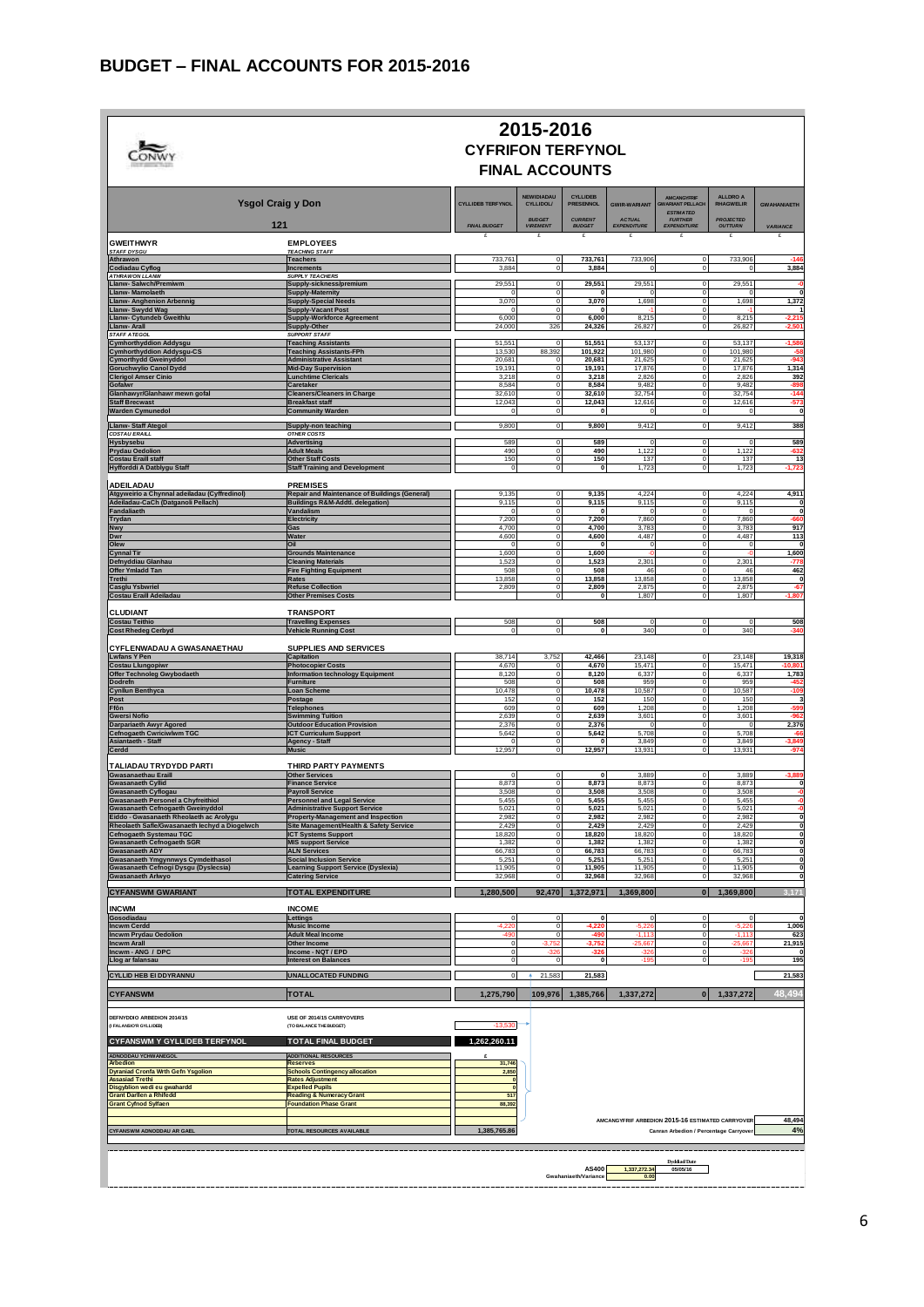# **STAFF AT THE SCHOOL**

### **INFANTS**

### **Meithrin/Nursery Class**

Mrs Bethan Roberts – Teacher (Monday – Thursday)

Mrs Sue-Ellen Jensen – Teacher (Friday)

Mrs Sharn Clowes – Teaching Assistant

Ms Liz Brooks – Teaching Assistant

### **Derbyn/Reception Class**

Mrs Eleri Williams – Teacher (Dosbarth Penrhyn)

Miss Jane Williams – Teacher (Dosbarth Gogarth) – Mrs Bethan Parkes currently on Maternity leave

Mrs Pat Davies – Teaching Assistant

Mrs Marian Owen – Teaching Assistant

Mrs Eleri Jones – Teaching Assistant

Mrs Sarah Montgomery – Teaching Assistant

Mrs Sue-Ellen Jensen – PPA Teacher

### **Year 1 & 2 Staff**

Mrs Bethan Jones – Teacher (Dosbarth Conwy)

Mrs Amanda Morgan-Roberts – Teacher (Dosbarth Clwyd)

Mrs Caroline Mailer-Davies – Teacher (Dosbarth Cybi)

Mrs Gwenda dos Santos – Teaching Assistant

Mr Beryl Griffith – Teaching Assistant

Mrs Eleri Thomas – Teaching Assistant

PPA: Mrs Vivienne Wheldon-Roberts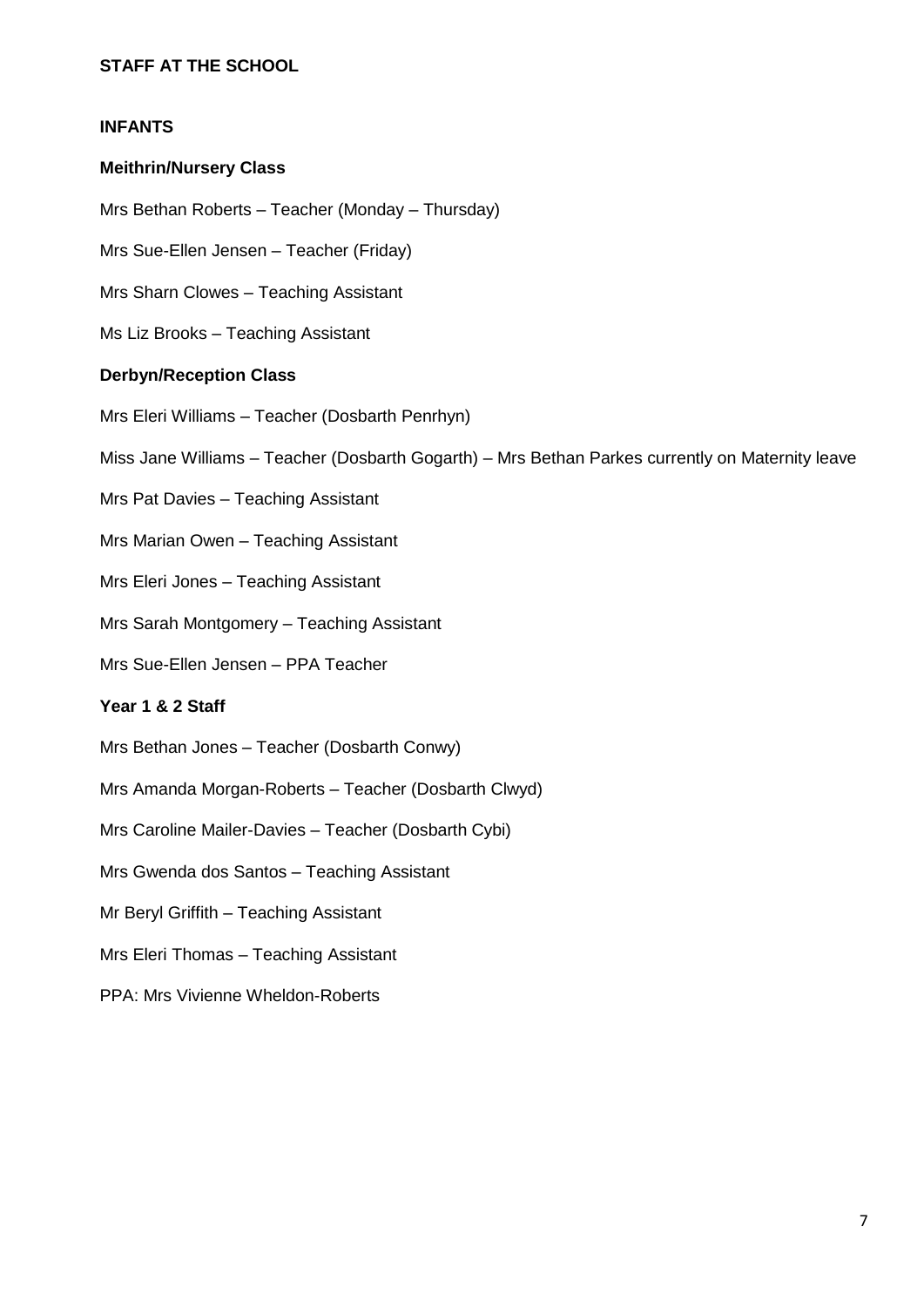### **JUNIORS STAFF**

### **Year 3**

Miss Sophie Jones – Teacher (Dosbarth Geirionydd) Mrs Anna Owen – Teacher (Dosbarth Crafnant)

### **Year 4**

Mrs Merian Hughes – Teacher (Dosbarth Llywelyn) Mrs Rachel Jones – Teacher (Dosbarth Maelgwn)

### **Year 5**

Mrs Mari Hughes – Teacher (Dosbarth Gloddaeth) Mrs Bethan Villalon – Teacher (Dosbarth Heulfre)

### **Year 6**

Mrs Karen Lyon – Teacher (Dosbarth Siabod)

Mrs Joanne Lewis – Teacher (Dosbarth Wyddfa)

### **PPA for Juniors: Miss Louise Davis**

### **Juniors Teaching Assistants**

Mr Glyn Owen, Mrs Helen Jones, Ms Donna Lee, Mr Sturdy, Miss Sara Jones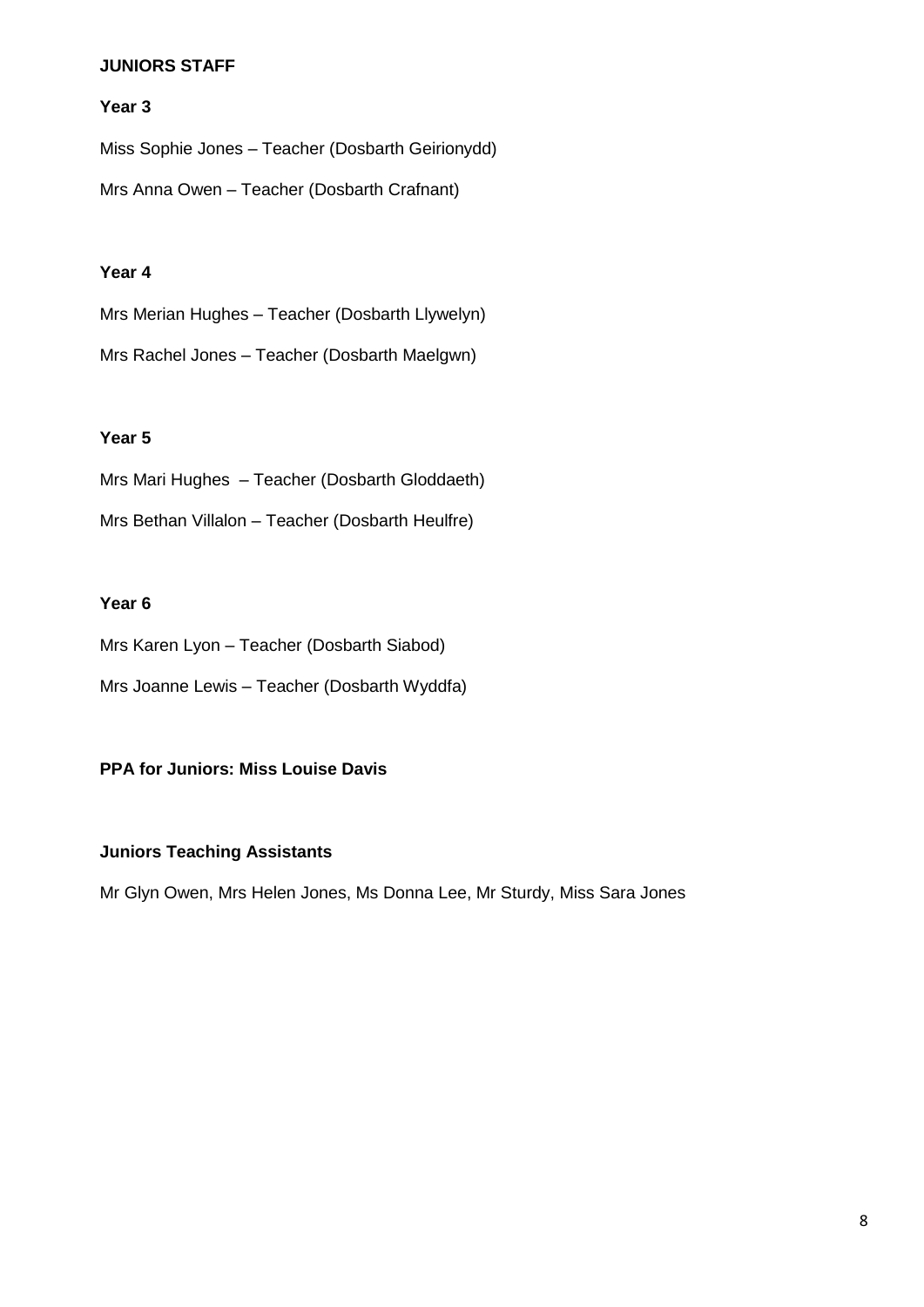### **ADMISSIONS**

**All School Admissions** are handled by the Admissions Officer at the Education Department in Conwy County Borough Council. Contact [01492 575592.](tel:01492575592) Further details are also available on the CCBC website. Ysgol Craig y Don has a predefined catchment area – available on our website.

### **New Nursery Intake**

Children start school on a part-time basis in the Nursery class in the September following their 3rd birthday and will attend full time school in the Reception class in the September following their 4th birthday. Forms are available from the School Office at the beginning of November for the following Academic Year and must be returned normally before 18th December to ensure that your child is considered for a place in the school.

Following a formal offer of a place in Ysgol Craig y Don, parents will be invited along to a **Parents Evening** in the July before their children start school in the Nursery Class in the September.

At this meeting, they will be advised whether their child has been allocated a morning or afternoon session and given the dates of the staggered entry during their child's first two weeks in school.

Parents and their children will also be invited to the Nursery New Intake **Teddy Bear's picnic** which will take place in the week following the Parents evening mentioned above.

### **Reception Class**

Please note that acceptance to the Nursery class will not guarantee admission to the Reception class; parents need to apply formally for a place in the Reception Class (full time). Forms will automatically be given to those children already attending our Nursery Class. Forms for new children wishing to start Reception Class in September will be available from the School Office from the end of October prior to the children starting Reception the following September.

### **New Children starting at School (not Nursery Intake)**

- In the first instance, parents should contact the Admissions Officer at the Education Department in Conwy County Borough Council – contact details can be found above.
- Parents and children will be invited to School to meet the Headteacher and/or Deputy and to be shown around the school
- If your child is offered a place at Ysgol Craig y Don, you will be given a number of forms to complete including –
- PLASC Pupil Data Collection form (includes Parent/Guardian contact details)
- Home School Agreement
- School Visits Permission Form
- Photograph Permission Form
- School Free Milk Form (Infants only)

Please ensure these forms are received by the school before your child starts school or bring them along on their first day at school.

Free School Meal Application forms are also available from reception if you feel your child may be eligible.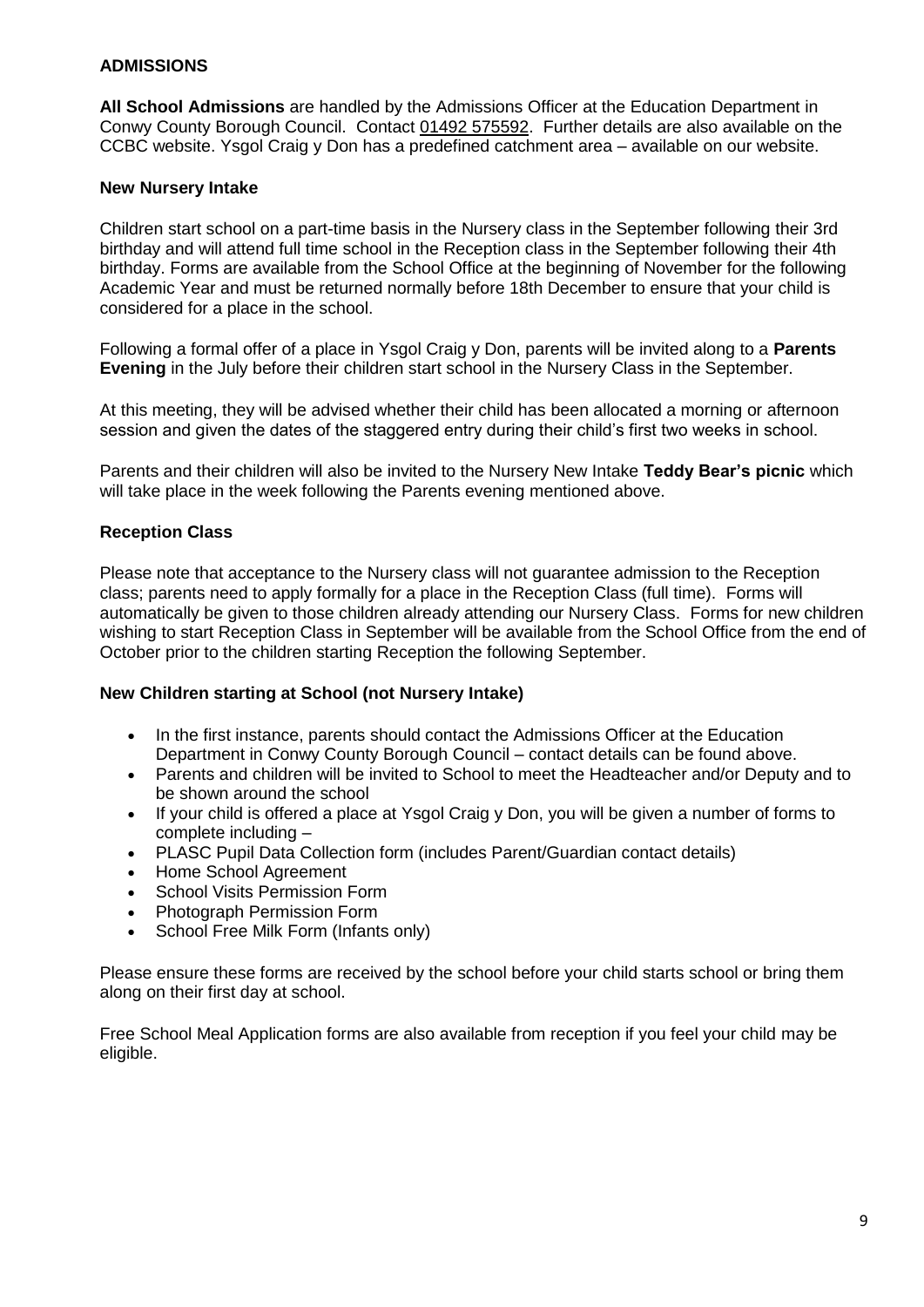### **ATTENDANCE**



Our current attendance figures are slightly below the Welsh Government target of 95% and we will endeavour to continue to improve our attendance through careful monitoring. A 'first day response'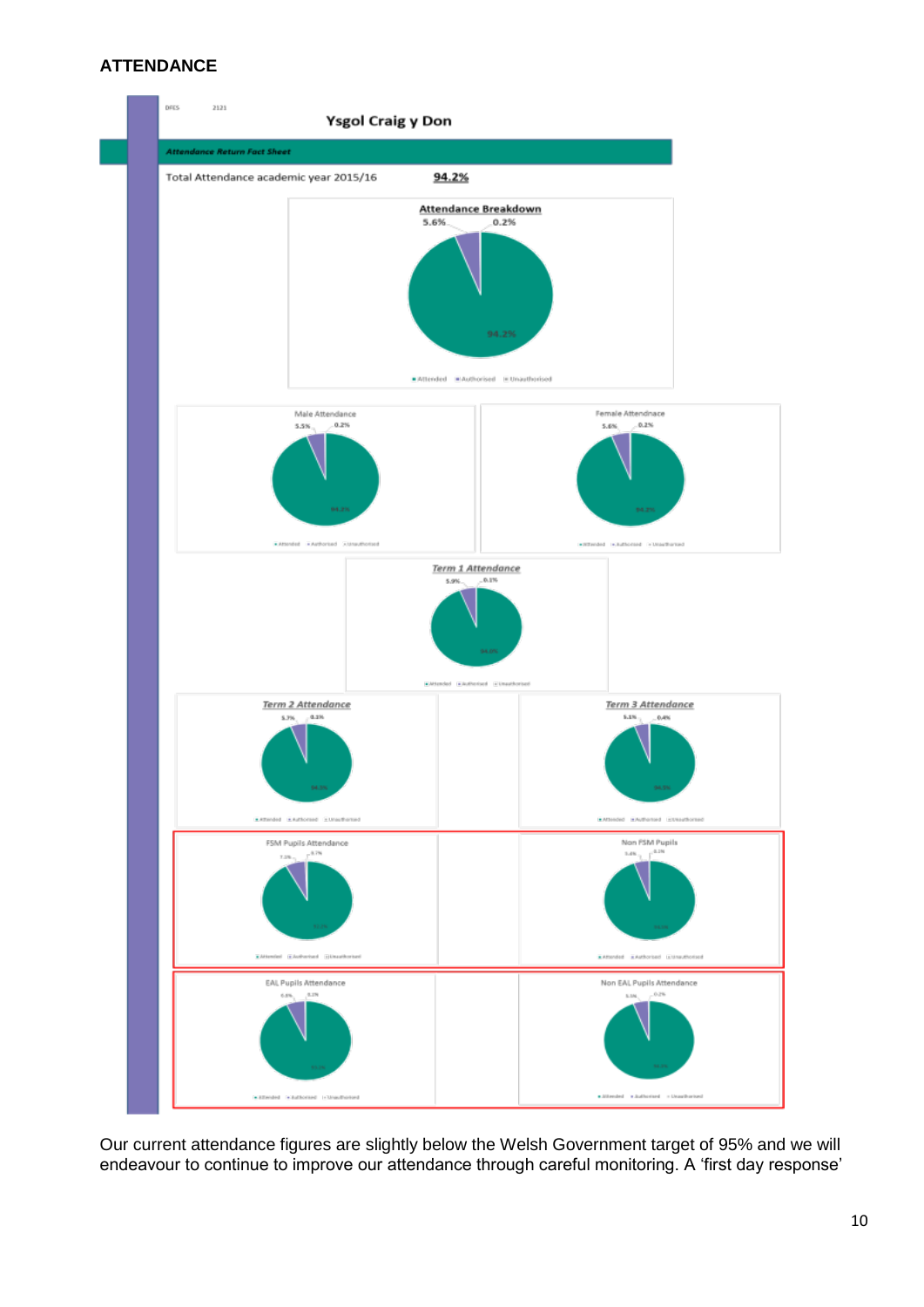system, which entails contacting parents of absent pupils on the first day of absence, if they haven't contacted the school has recently been established at the school.

# **TERM DATES**

| 2016-2021                                                                                |                      |                      |                      |                                                                             |                      | 2016-2021                           |  |  |
|------------------------------------------------------------------------------------------|----------------------|----------------------|----------------------|-----------------------------------------------------------------------------|----------------------|-------------------------------------|--|--|
| * SYLWER: 2018-2021<br>Mae'r dyddiadau hyn yn ymodol i newid Gweinidogol<br>bob blwyddyn |                      |                      |                      | * NOTE: 2018-2021<br>The dates are subject to Ministerial change each year. |                      |                                     |  |  |
| <b>HYDREF</b>                                                                            | 2016-17              | 2017-18              | $-2018-19$           | $*2019-20$                                                                  | $*2020 - 21$         | <b>AUTUMN</b>                       |  |  |
| Dechnau'r Tymor<br>** Hyfforddiant Mawn Swydd                                            | 01/09/16<br>81/09/16 | 01/09/17<br>01/09/17 | 03/09/18<br>03/09/18 | 02/09/19<br>02/09/19                                                        | 01/09/20<br>01/09/20 | Term Start<br>** Staff Training Day |  |  |
|                                                                                          | 10/10/16             | 06/10/17             | 08/10/17             | 07110117                                                                    | 05/10/20             |                                     |  |  |
| Cau Hanner Tymor                                                                         | 21/10/16             | 27/10/17             | 26/10/18             | 25/10/19                                                                    | 23/10/20             | Half Term Close                     |  |  |
| Agor Hanner Tymor                                                                        | 31/10/16             | 06/11/17             | <b>DS/11/18</b>      | 04/11/19                                                                    | 02/11/20             | Half Term Open                      |  |  |
| Diwedd Tymor<br><b>GWANWYN</b>                                                           | 16/12/16             | 22/12/17             | 21/12/18             | 20/12/19                                                                    | 18/12/20             | End of Term<br><b>SPRING</b>        |  |  |
| Dechnau'r Tymor                                                                          | 03/01/17             | 08/01/18             | 07/01/19             | 06/01/20                                                                    | 04/01/21             | Toren Start                         |  |  |
| ** Hyfforddiant Mawn Swydd                                                               | 03/01/17             | 08/01/18             | 07/01/19             | 06/01/20                                                                    | 04/01/21             | <sup>**</sup> Staff Training Day    |  |  |
| Cau Hanner Tymor                                                                         | 17/02/17             | 09/02/18             | 22/02/19             | 14/02/20                                                                    | 12/02/21             | Half Term Close                     |  |  |
| Agor Harvier Tymor                                                                       | 27/02/17             | 19/02/18             | 04/03/19             | 24/02/20                                                                    | 22/02/21             | Half Term Cipen                     |  |  |
| Diwedd Tymor                                                                             | 07/04/17             | 23/03/18             | 12/04/19             | 03/04/20                                                                    | 26/03/21             | End of Term                         |  |  |
| HAF                                                                                      |                      |                      |                      |                                                                             |                      | SUMMER                              |  |  |
| Dechrau'r Tympr                                                                          | 24/04/17             | 05/04/18             | 29/04/19             | 20/04/20                                                                    | 12/04/21             | Torm Start                          |  |  |
| ** Hyfforddiant Mewn Swydd                                                               | 24/04/17             | 09/04/18             | 29/04/19             | 20/04/20                                                                    | 12/04/21             | <sup>**</sup> Staff Training Day    |  |  |
| Dydd Gwyl Fai                                                                            | 01/05/17             | 07/05/18             | 06/05/19             | 04/05/20                                                                    | 03/05/21             | May Day                             |  |  |
| Cau Hanner Tympr                                                                         | 26/05/17             | 25/05/18             | 34/05/19             | 22/05/20                                                                    | 28/05/21             | Half Term Close                     |  |  |
| Ager Harvier Tymor                                                                       | 05/06/17             | 04/06/18             | OCMO6/19             | 01/06/20                                                                    | 07/06/21             | Half Term Calen                     |  |  |
| ** Hyfforddiant Mewn Swydd                                                               | 03/07/17             | 02/07/18             | 22/07/19             | 20/07/20                                                                    | 20/07/21             | <sup>**</sup> Staff Training Day    |  |  |
| Diwedd Tymor                                                                             | 21/07/17             | 20/07/18             | 22/07/19             | 20/07/20                                                                    | 20/07/21             | End of Term                         |  |  |

# **PLANNING FOR SCHOOL IMPROVEMENT**

At Ysgol Craig y Don, leaders have children's safety, welfare and learning at the forefront of all decision-making. The Governors and all staff work together as a strong team to improve and raise standards. Pupil voice, through the School Council, and parent consultation through meetings and surveys, mean that the whole school community is part of the consultation and decision making process.

The Headteacher and her Senior Leadership Team work with all aspects of the school community to identify priorities for improvement, plan strategically and closely monitor impact and outcomes. The Governing Body monitors school improvement priorities through regular visits to the school for meetings and observations. It also spends time on scrutiny of documentation and ensures that a rigorous appraisal procedure of the Headteacher and staff is adhered to. In all, the 'Team' ethos at Ysgol Craig y Don is key to the successful learning of all our children.

### **In 2015/16 our priorities for improvement were:**

- To improve standards of Numeracy across the school.
- To improve the standards of Literacy across the school
- To further reduce the gap in performance between FSM and non-FSM pupils in Literacy and Numeracy**.**

### **Other priorities included:**

- Improve attendance
- Develop consistency in Science assessment
- Increase range of after school activities on offer and pupil participation in those activities.
- Complete Healthy School Phase 4
- Increase the effectiveness of School Council
- Improve marking and pupil feedback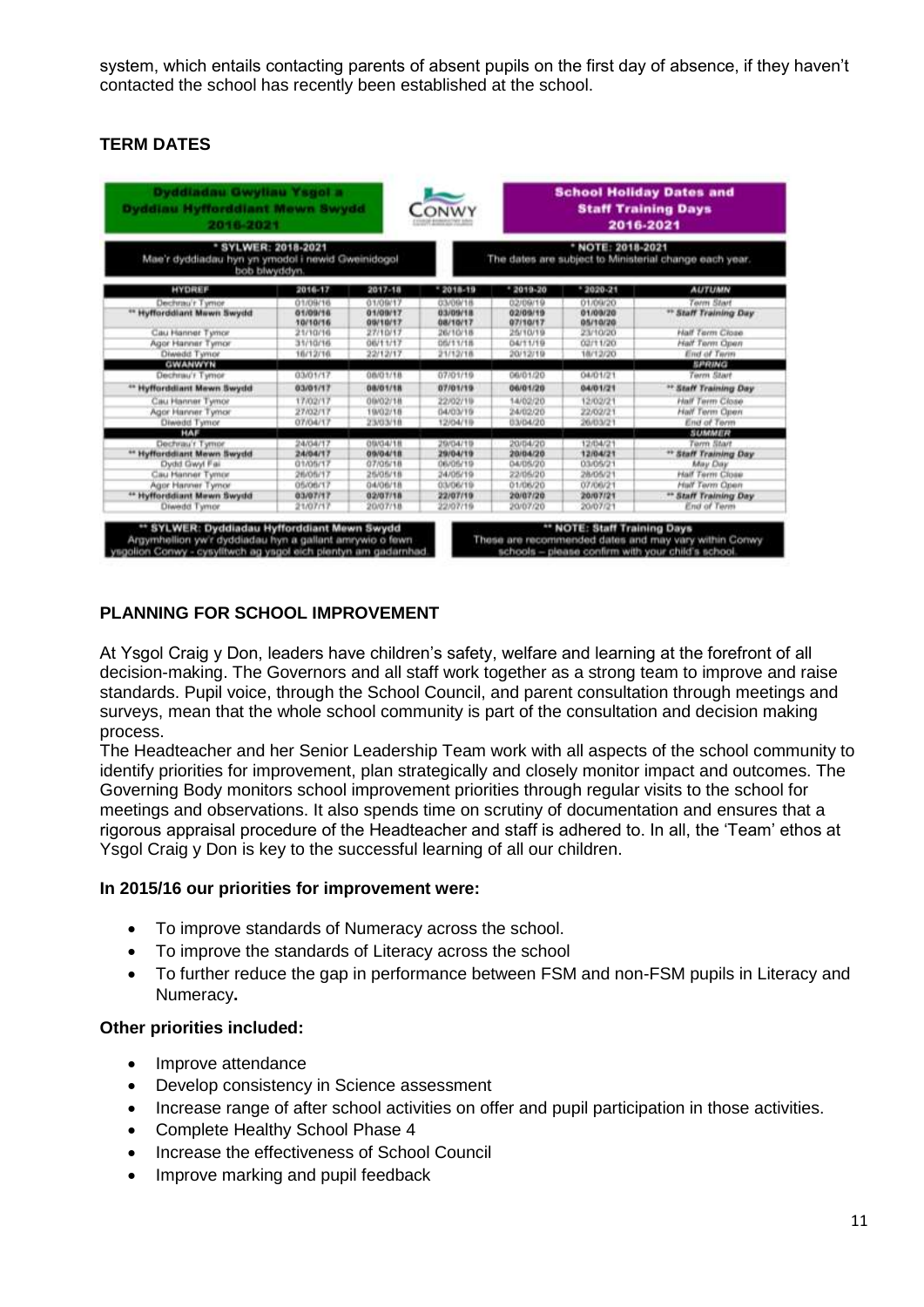# **WELSH LANGUAGE**

Our aim is to develop bilingualism in Welsh and English. It is an extremely valuable skill, a contribution to the cognitive development of our pupils and a firm basis upon which to establish the future acquisition of further languages. It enriches their knowledge and understanding of the culture and heritage of Wales. It develops their personalities and ability to contribute to the community giving them a sense of place and identity.

We recognise that very few children at Ysgol Craig y Don speak Welsh at home and that school is often their only contact with the language and culture of Wales.

The aims of teaching Welsh are:

- to develop pupils' knowledge, understanding and skills within an integrated programme of speaking and listening, reading and writing;
- to create a Welsh ethos within which to promote the teaching of the Welsh language;
- to create opportunities for children to enjoy the rich heritage of Wales;
- celebrate the traditions and culture of Wales;
- to offer children opportunities to perform and compete in Welsh during school assemblies, concerts and Eisteddfodau.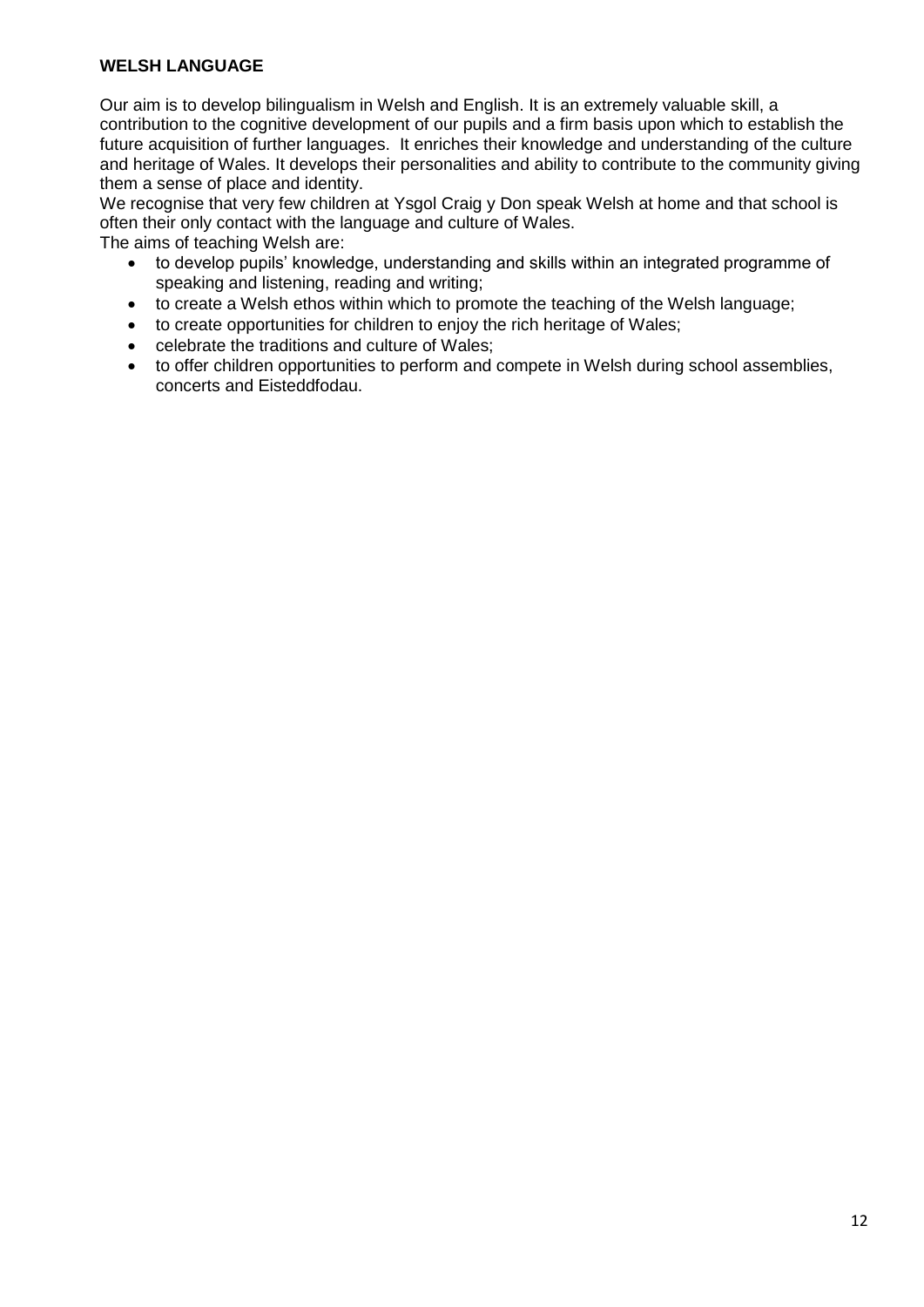### **SCHOOL PERFORMANCE DATA.**

### **Foundation Phase Pupils.**

#### This report uses data for 2015 for LA and Wales comparative information

**Ysgol Craig y Don** Conwy

LA/School no: 662/2121

#### School comparative information: Foundation Phase Outcomes 2016

#### Percentage of boys, girls, and pupils achieving at least the expected outcome (Outcome 5+):

| Boys       |  |    | Girls |                                                                                              |    | Pupils |    |    |    |
|------------|--|----|-------|----------------------------------------------------------------------------------------------|----|--------|----|----|----|
|            |  |    |       | School 2016 LA 2015 Wales 2015 School 2016 LA 2015 Wales 2015 School 2016 LA 2015 Wales 2015 |    |        |    |    |    |
| PSD        |  |    |       | 100                                                                                          | 98 |        |    |    | 95 |
| LCW        |  |    | 88    |                                                                                              | 90 |        |    | 85 | 91 |
| LCE        |  | 84 | 84    |                                                                                              | 88 |        | 90 | 86 | 88 |
| MDT        |  | 88 |       |                                                                                              | 88 |        | 92 | 88 | 90 |
| <b>FPI</b> |  | BD |       |                                                                                              | 86 |        | 88 | 83 | 87 |



School Performance over time (2012 - 2016)



Notes:

1. - = No historical data available

2. Areas of learning: PSD = Personal and social development, well-being and cultural diversity; LCW = Language, Iteracy and<br>communication skills (in Welsh); LCE = Language, literacy and communication skills (in English); M and MDT and either LCW or LCE.

and must are entered to the control of assessment in a subject for a particular year the graph will discontinue<br>and show a gap for that year.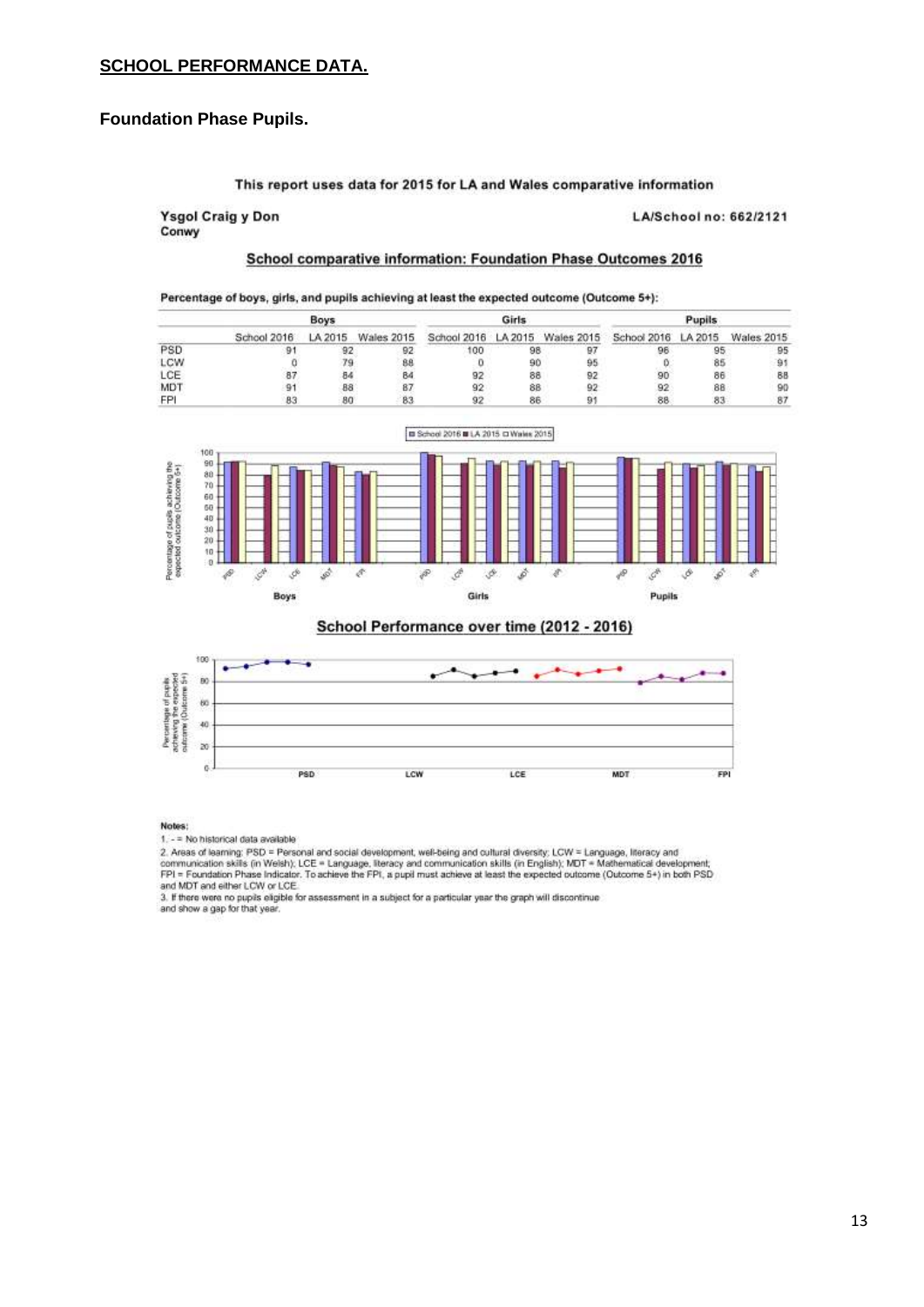## **% LO5+ Performance 2016.**

|            | 2012 | 2013 | 2014 | 2015 | 2016 | <b>Family</b><br>2016 | <b>Wales</b><br>2016 |
|------------|------|------|------|------|------|-----------------------|----------------------|
| <b>LLC</b> | 85   | 91   | 86   | 88   | 90   | 90                    | 88                   |
| <b>MD</b>  | 85   | 91   | 87   | 90   | 92   | 91                    | 90                   |
| <b>PSD</b> | 92   | 94   | 98   | 98   | 96   | 96                    | 95                   |
| <b>FPI</b> | 79   | 85   | 82   | 88   | 88   | 89                    | 87                   |

### **%LO6+ Performance 2016.**

|            | 2012 | 2013 | 2014 | 2015 | 2016 | <b>Family</b><br>2016 | <b>Wales</b><br>2016 |
|------------|------|------|------|------|------|-----------------------|----------------------|
| <b>LLC</b> | 34   | 35   | 33   | 43   | 43   | 34                    | 36                   |
| <b>MD</b>  | 17   | 24   | 22   | 28   | 37   | 37                    | 36                   |
| <b>PSD</b> | 58   | 52   | 93   | 75   | 92   | 64                    | 59                   |

In the foundation phase over the past two years, 2015 and 2016, the percentage of pupils gaining the higher Outcome 6 assessment in both Language and Personal and Social development has been significantly higher than our family schools and all Wales schools. In 2016, it was the same as the average for our family schools and slightly higher than all Wales averages in Mathematical Development.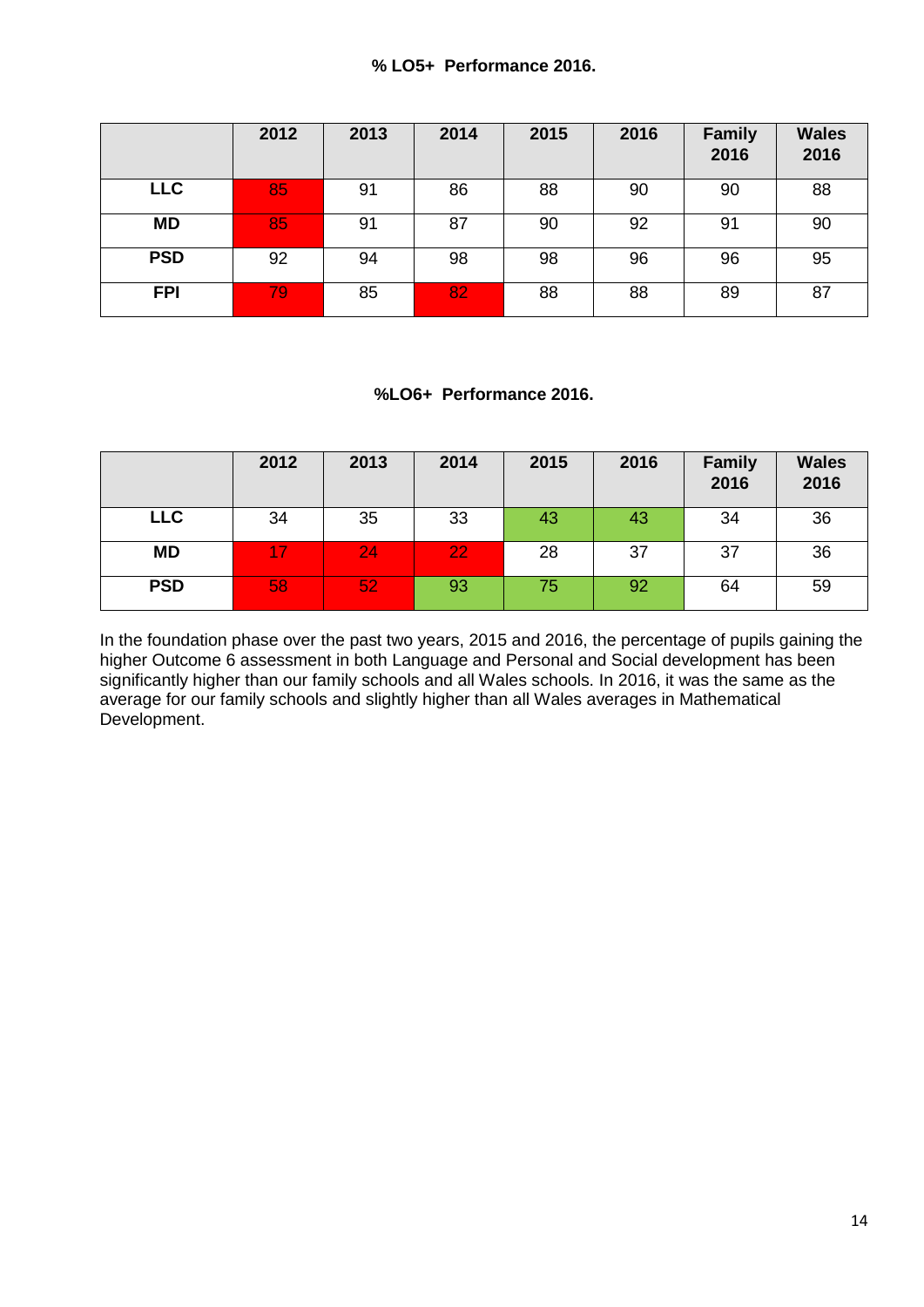### This report uses data for 2015 for LA and Wales comparative information

#### **Ysgol Craig y Don** Conwy

#### LA/School no: 662/2121

### School comparative information: National Curriculum Assessments 2016 **Key Stage 2**

### Percentage of boys, girls, and pupils achieving at least the expected level (Level 4+):

|         | Boys        |         |            | Girls                                              |    |    | Pupils |    |            |
|---------|-------------|---------|------------|----------------------------------------------------|----|----|--------|----|------------|
|         | School 2016 | LA 2015 | Wales 2015 | School 2016 LA 2015 Wales 2015 School 2016 LA 2015 |    |    |        |    | Wales 2015 |
| English |             | 85      | 87         | 92                                                 | 92 | 93 | 90     | 89 | 90         |
| Welsh   |             | 87      | 8.         |                                                    | 88 | 93 |        | 87 | 90         |
| Maths   |             | 88      | 88         | 96                                                 | 92 | 92 |        | 89 | 90         |
| Science | 89          | 89      | 90         | 92                                                 | 93 | 93 | 90     | 91 | 91         |
| CSI     |             | 82      | 85         |                                                    | 90 |    | 88     | 86 | 88         |



School Performance over time (2012 - 2016)



Notes:

2. CSI = Core Subject Indicator. To achieve the CSI a pupil must achieve at least the expected level 4 in both Mathematics and Science<br>and either English or Welsh first language.

3. If there were no pupils eligible for assessment in a subject for a particular year the graph will discontinue

and show a gap for that year.

<sup>1.</sup> Figures for Welsh refer to attainment in Welsh first language only.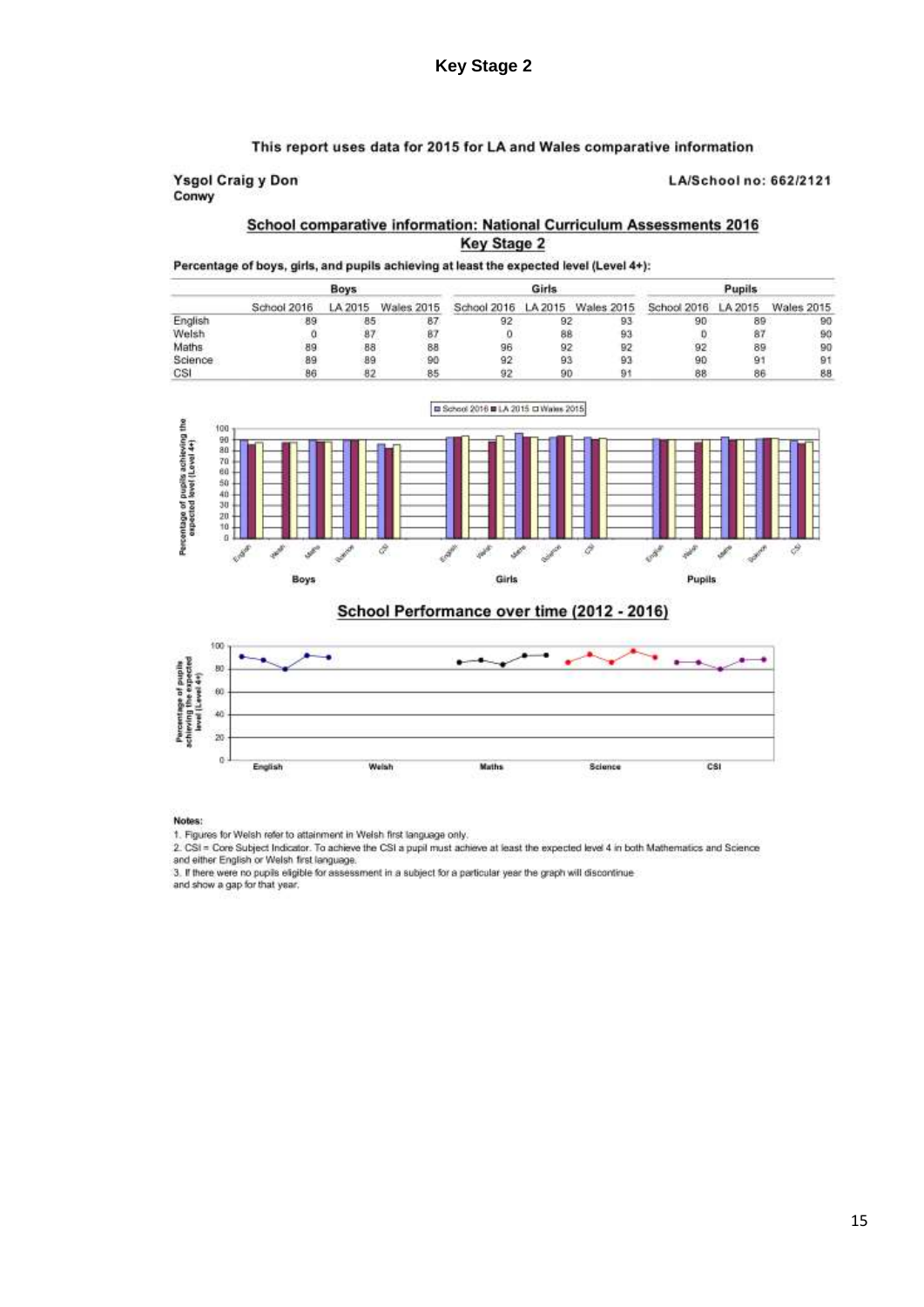### **Level 4+ Performance 2016**

|                | 2012 | 2013 | 2014 | 2015 | 2016 | <b>Family</b><br>2016 | <b>Wales</b><br>2016 |
|----------------|------|------|------|------|------|-----------------------|----------------------|
| <b>English</b> | 91   | 88   | 80   | 92   | 90   | 91                    | 90                   |
| <b>Maths</b>   | 86   | 88   | 84   | 92   | 92   | 91                    | 91                   |
| <b>Science</b> | 86   | 93   | 86   | 96   | 90   | 91                    | 92                   |
| <b>CSI</b>     | 89   | 86   | 80   | 88   | 89   | 88                    | 89                   |

### **Level 5+ Performance**

|                | 2012 | 2013 | 2014 | 2015 | 2016 | <b>Family</b><br>2016 | <b>Wales</b><br>2016 |
|----------------|------|------|------|------|------|-----------------------|----------------------|
| <b>English</b> | 30   | 47   | 41   | 50   | 44   | 41                    | 42                   |
| <b>Maths</b>   | 32   | 47   | 41   | 58   | 52   | 43                    | 43                   |
| <b>Science</b> | 32   | 43   | 46   | 50   | 46   | 45                    | 43                   |

Again, for the past two years, 2015 and 2016, the percentage of pupils attaining the higher Level 5+ assessment has been higher than that of family schools and all Wales schools. In 2015, this was significantly higher in English, Maths and Science. In 2016 it was significantly higher in Maths. It was also higher than the average for other schools in Conwy based on 2015 figures.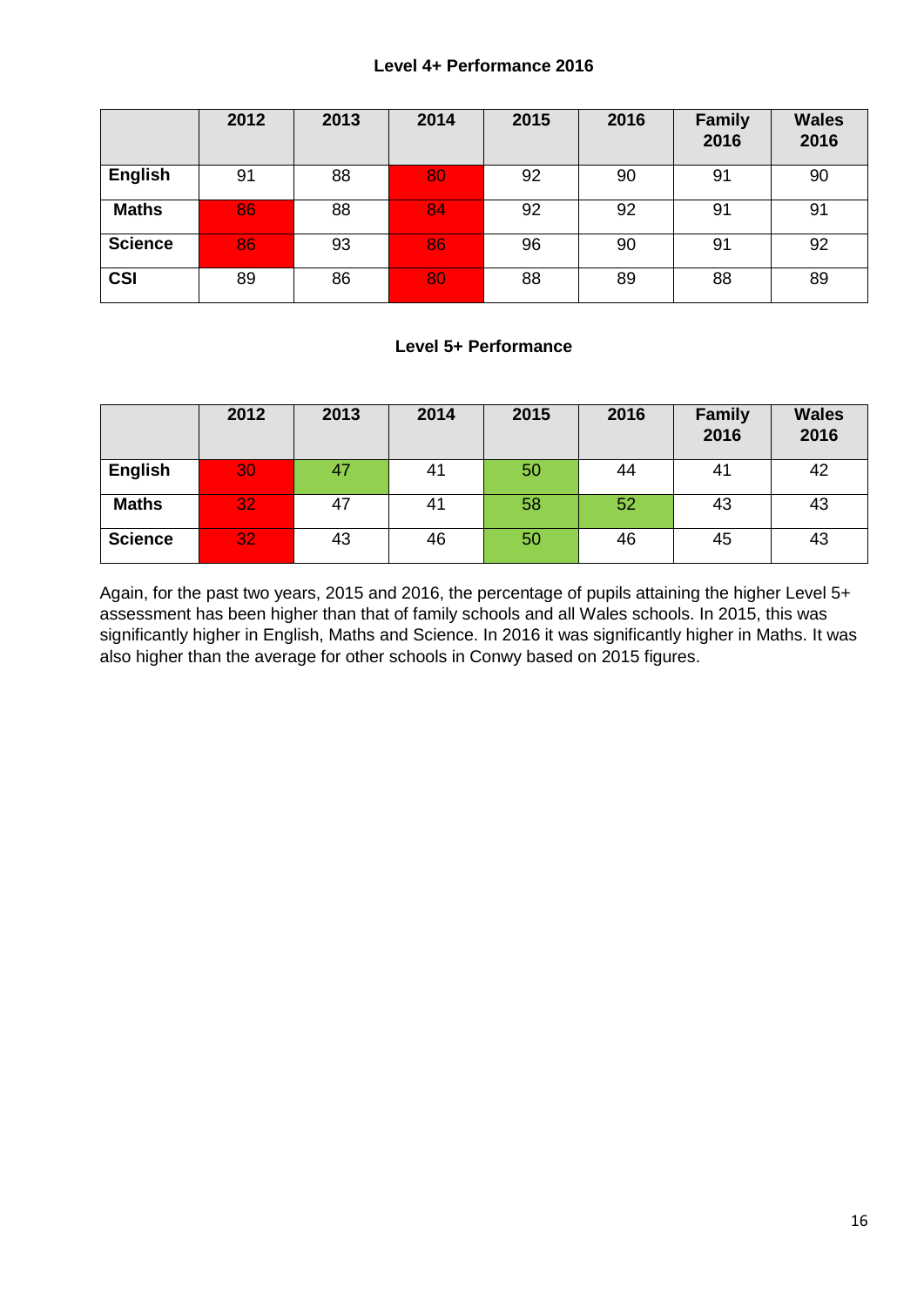# **SCHOOL PROSPECTUS**

A school prospectus in line with Welsh Government guidelines has been published and is updated annually. This can be found on the school website.

### **SPORTS AND EXTRA-CURRICULAR ACTIVITIES**

PE at Ysgol Craig y Don focuses on developing the pupils' physical literacy (or physical competency) and life skills. At this age it is important for children to acquire, practice and maintain the basic movement skills of agility, balance and coordination which in turn enables them to carry out basic movement skills such as walking , running, skipping, hopping, crawling, rolling, turning, catching, throwing, jumping, landing, kicking, trapping, aiming, hitting and many more.

With this grounding they then have the confidence and motivation to participate in activities and sports which require all these basic skills.

PE lessons at Craig y Don provide new and varied opportunities to learn new skills and develop existing ones. Pupils are challenged and they experience regular success, which in turn boosts their self-esteem and gives them the confidence to participate in activities both in and out of school.

The pupils thoroughly enjoy their PE lessons, they work effectively as individuals and in teams, and put in their best effort at all times.

In addition to developing their fundamental movement skills, body management and ball/racket skills pupils also get the opportunity to participate in and learn about outdoor adventurous activities including:

- Orienteering and map reading
- Problem solving and teambuilding
- Bouldering (climbing)
- Shelter and tent building

With Ysgol Craig y Don being in an area of such natural beauty, we feel it is important to show the pupils what activities are possible and available to them in their immediate outdoor surroundings.

Last year pupils and staff at Ysgol Craig y Don put together a short film to showcase physical literacy in our school. You can find a link to this movie at:<https://www.youtube.com/watch?v=vvY-5rnzzdM>

### **The current timetable for after school activities is:**

### **Monday**

**DRAGON SPORTS Years 4 – 6, 3.30-4.15pm.**

### **Tuesday**

- **COOKERY CLUB** (Year 6) 3.30 4.30pm held on a 6 week rota basis.
- **Year 3 LTC Tennis** after-school Club held at Ysgol Craig y Don . Dates to be advised. Cost involved.
- **Ysgol Craig y Don Football Afterschool Club** Years 3 6m 3.30-4.15pm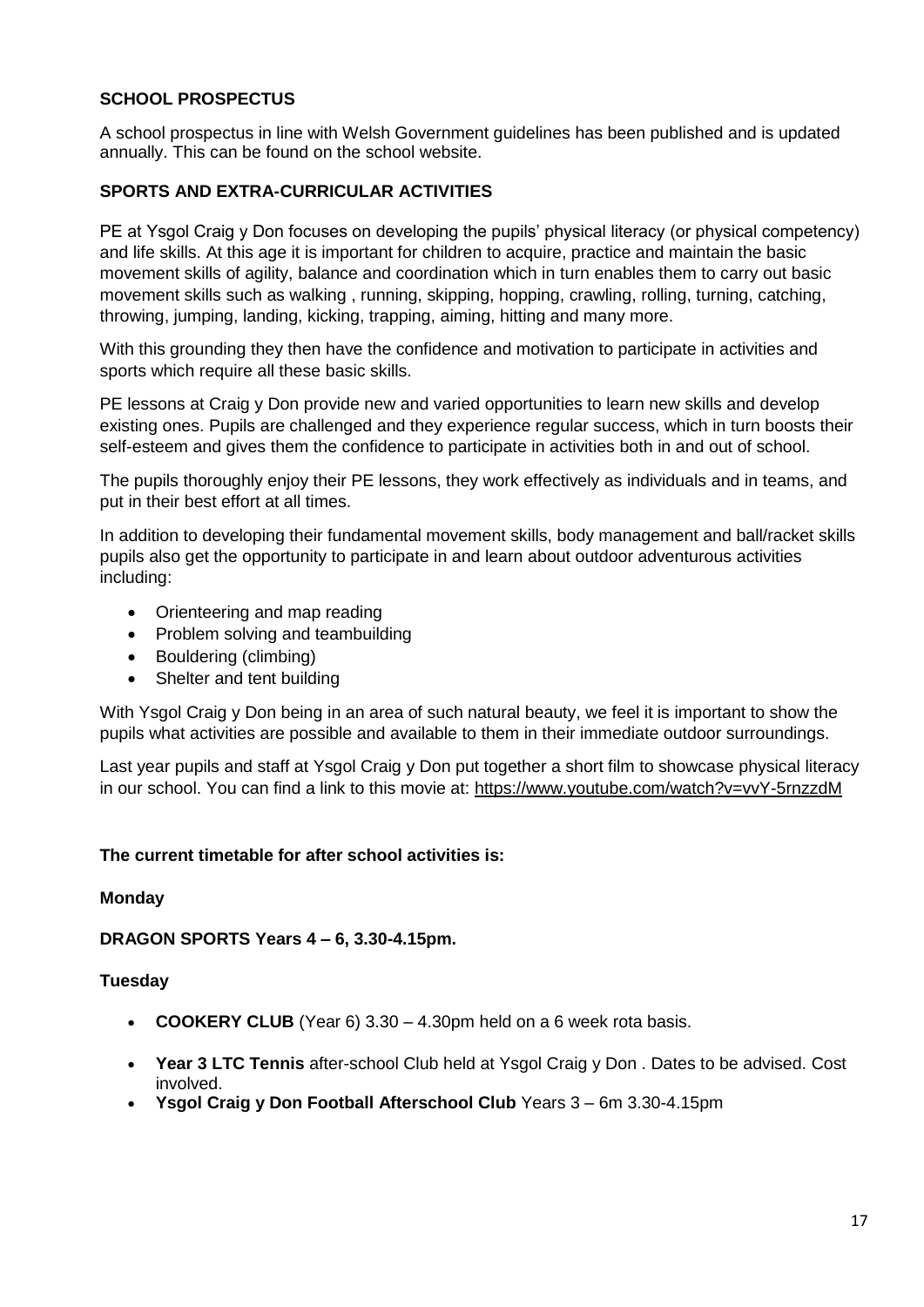### **Wednesday**

- **NETBALL** (Years 5 and 6) 3.30 4.15pm.
- **GARDENING CLUB** (Reception Class) 3 3.45pm (held alternate weeks, dates to be provided by organisers).
- **FOOTBALL YEARS 3 to 6 (3.30 – 4.30pm)** organised by Llandudno Football in the Community. Dates to be advised. Please contact 01492 860945 for further information. Cost involved

# **Thursday**

**CLWB YR URDD** Years 3 – 6. 3.30-4.15pm. Urdd Membership cost applies.

\*\*\* Tri-Golf will continue later on in the year – dates to be advised.

## **PROMOTING HEALTHY EATING AND DRINKING**.

Ysgol Craig y Don is a healthy school and we run initiatives that raise children's awareness of the nutritional value of food. The Eco-Council organise a fruit club for the Juniors (Years 3 to 6). Pupils take responsibility for purchasing their own fruit during morning breaks. The BOBS scheme is run in conjunction with the school cook for Year 5 pupils and children get a chance to cook good food in the school kitchens. Year 6 pupils also have the opportunity to partake in a 6 week afterschool Cookery Club run by the school cook. Pupils have access to water throughout the day and they are encouraged to keep well hydrated.

## **LINKS WITH THE COMMUNITY**

The school is keen to promote links with local businesses and other organisations within our community and benefits greatly from their support.

We have strong links with the Secondary schools to which our pupils transfer and the cluster Primary Schools. We aim to ensure a smooth transition for our Year 6 pupils as they move to Secondary Education. An effective Transition plan is in place and year six pupils attend the High school for a week during the summer term before they move. Year five pupils also visit the secondary schools during the summer term. Teachers share all relevant information in the knowledge that regular liaison between teachers ensures progress and continuity during this important period of transition. Effective transition procedures are also in place for year 2 pupils as they move in to year three. A "moving into the juniors" parents' meeting is held at the beginning of the autumn term and pupils benefit from lessons by the PSHE and PE teacher from the junior department.

We have established close links with a number of local sports organisations, including Llandudno Football Club, the Rugby Club and the Tennis Club. The children at school have benefit from the coaching provided by experts within these organisations and have thoroughly enjoyed being involved in sporting initiatives during the year.

Musically, the school encourages children actively to participate in a wide variety of music groups, perform in concerts, listen to visiting music groups and celebrate the musical successes of our pupils by listening to performances in special assemblies and concerts. Instrumental lessons are given on a weekly basis by the peripatetic staff for pupils to learn string, wind, percussion and brass instruments

The school choir performs in the wider community regularly every year. They visit Queen Elizabeth Court next door to the school, they perform at the Christmas Fair in town, for parents and other visitors at a special St David's day concert at school and they enjoy a great deal of success each year in the URDD Eisteddfod.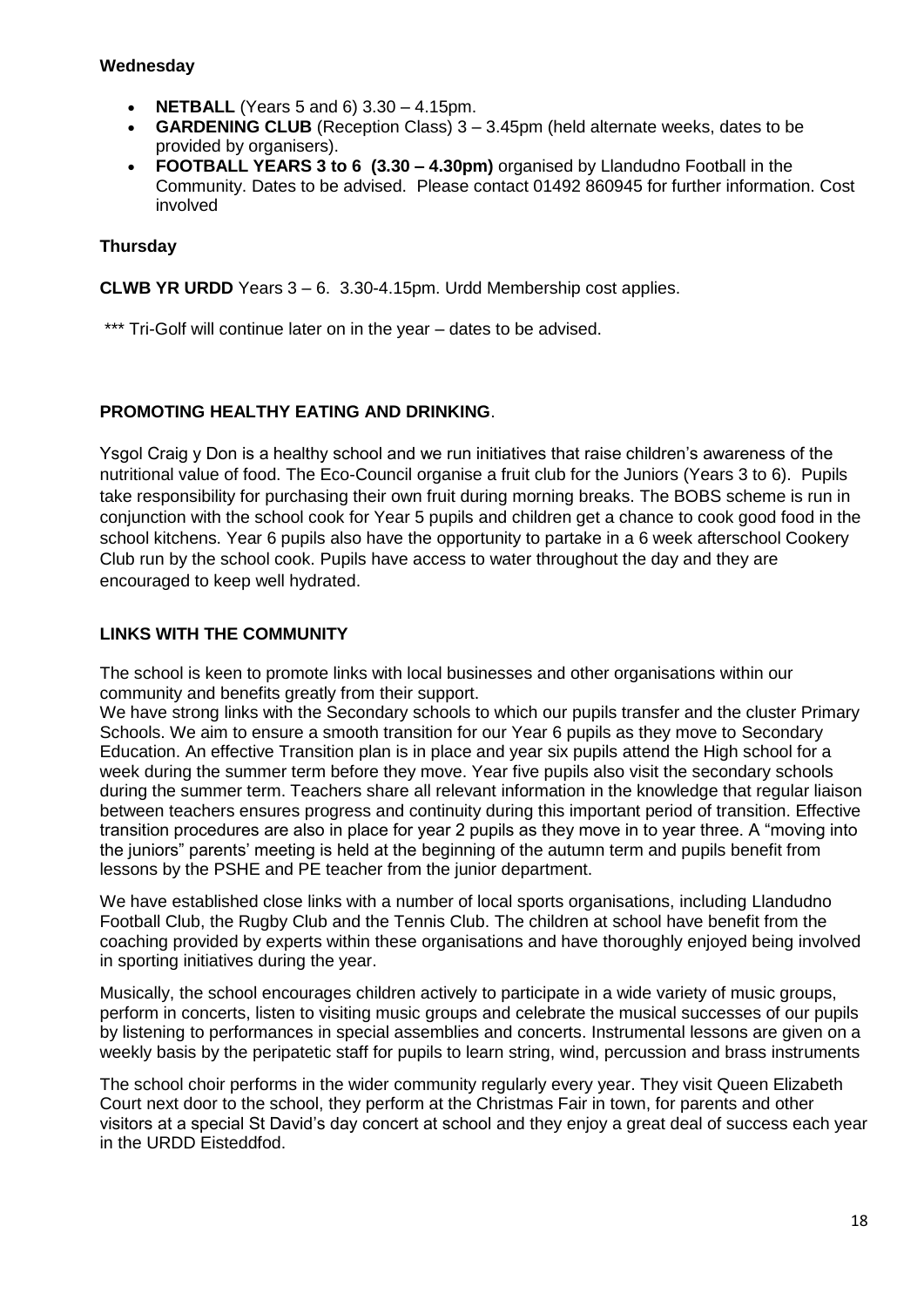Children have many opportunities to listen to a wide range of speakers from various agencies. These include our community police liaison officer, The Llandudno Lions, Ty Gobaith, school nurse, and a wide range of parents and governors with specialist skills and knowledge.

We have strong links with local churches and the Junior Christmas concert is held at St Paul's church annually. The pupils also attend a bible exhibition and St David's Methodist church to watch a dramatic presentation of the Easter story.

Charities that the pupils regularly support include the McMillans World Biggest Coffee Morning, The Poppy Appeal, Diabetes UK, Children in Need and Comic Relief.

We continue to enjoy the positive contribution made by parents at the school. As in previous years parents have been actively involved in the school in a number of ways such as accompanying children on school trips. Again this year there has been tremendous support for the School PTA's varied programme of fund-raising activities. The Governors would like to thank the PTA which contributes so much to the school. The events that its members organise take a tremendous amount of hard work and it is the goodwill of all involved that makes the events so successful.

### **THE ORGANISATION OF THE CURRICULUM**

At Ysgol Craig y Don we support the concept of lifelong learning, recognising that both adults at school and children learn new things every day. We maintain that learning should be a rewarding and enjoyable experience for everyone. Through our teaching we seek to equip children with the skills, knowledge and understanding necessary to be able to make informed choices about the important things in their lives.

We aim to provide a rich and varied learning environment that supports children in developing their skills and abilities in a range of ways, in order to achieve their full potential. Through our teaching we aim to:

- Support children in becoming confident, resourceful, enquiring and independent learners;
- Foster children's self-esteem and help them build positive relationships with other people;
- Develop children's self-respect and encourage them to respect the ideas, attitudes, values and feelings of others;
- Show respect for all cultures and, in so doing, to promote positive attitudes towards other people;
- Enable children to understand their community and help them feel valued as part of this community;
- Help children grow into reliable, independent and positive citizens by celebrate the achievements of both children and staff.

### **ADDITIONAL LEARNING NEEDS (ALN)**

Our Additional Learning Needs Coordinator (ALNCO) is our Deputy Headteacher, Mrs Elaine Gelling. The ALNCO evaluates provision for pupils with special needs to ensure that resources are utilised effectively to support children's progress. The ALNCO works in close collaboration with our own teaching staff, professional colleagues in the Local Authority and support services to ensure children with ALN achieve their full potential.

The named Governor for Special Needs is Mrs Lyndsey Pearce. A copy of the school's SEN policy can be seen on request to the Head Teacher and is accessible through the school web site. The objectives of the policy are to provide equal access to the curriculum for all children. This includes More Able and talented pupils

### **DONATIONS AND FUND RAISING**

The generous spirit and caring attitude of Ysgol Craig y Don pupils (and their parents) continues unabated. The children enjoy planning events, bringing in items to sell, running cake stalls etc. for a variety of fun fundraisers. Many children continue with their independent fund-raising outside school.